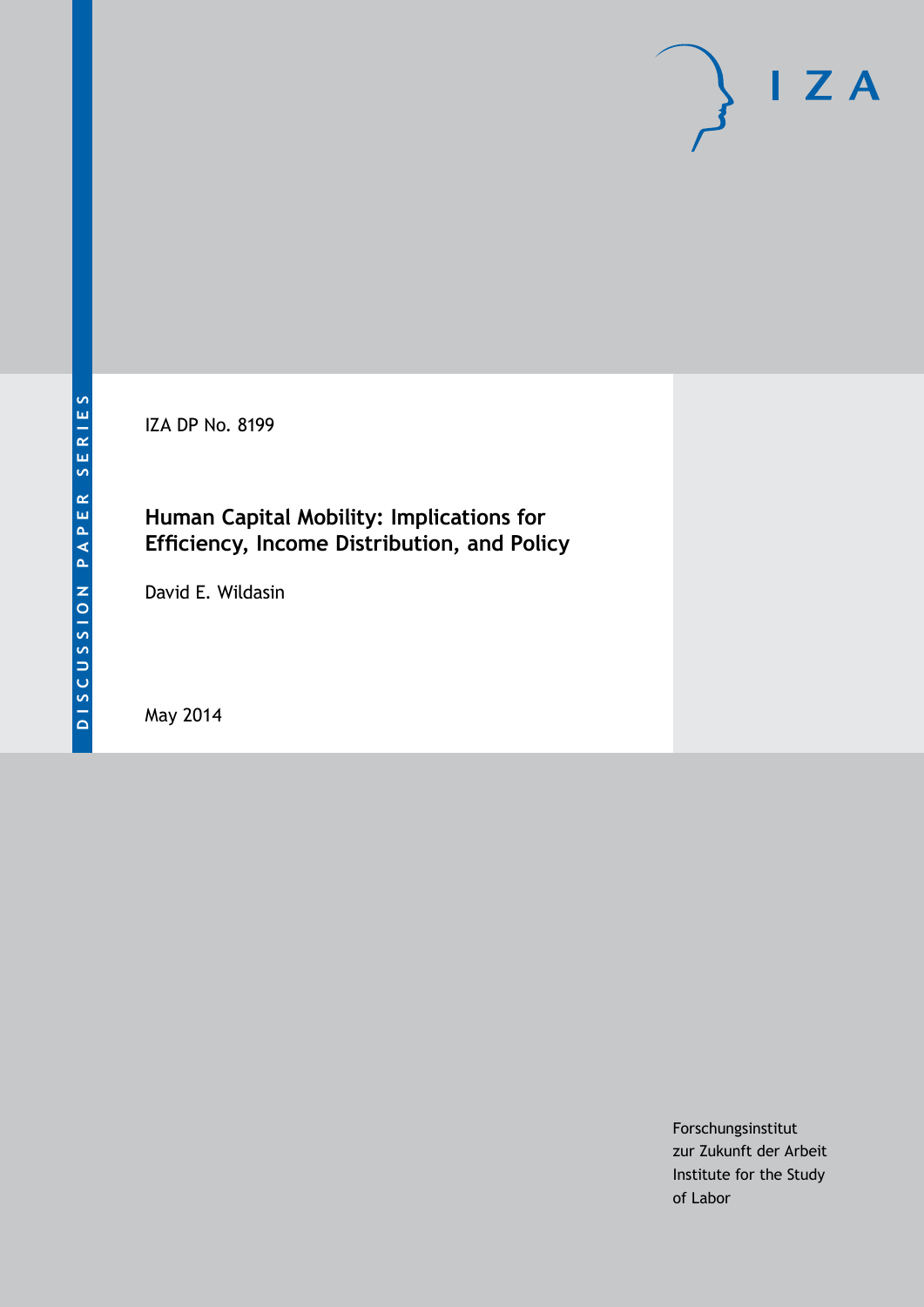# **Human Capital Mobility: Implications for Efficiency, Income Distribution, and Policy**

**David E. Wildasin**

*University of Kentucky and IZA*

# Discussion Paper No. 8199 May 2014

IZA

P.O. Box 7240 53072 Bonn **Germany** 

Phone: +49-228-3894-0 Fax: +49-228-3894-180 E-mail: [iza@iza.org](mailto:iza@iza.org)

Any opinions expressed here are those of the author(s) and not those of IZA. Research published in this series may include views on policy, but the institute itself takes no institutional policy positions. The IZA research network is committed to the IZA Guiding Principles of Research Integrity.

The Institute for the Study of Labor (IZA) in Bonn is a local and virtual international research center and a place of communication between science, politics and business. IZA is an independent nonprofit organization supported by Deutsche Post Foundation. The center is associated with the University of Bonn and offers a stimulating research environment through its international network, workshops and conferences, data service, project support, research visits and doctoral program. IZA engages in (i) original and internationally competitive research in all fields of labor economics, (ii) development of policy concepts, and (iii) dissemination of research results and concepts to the interested public.

<span id="page-1-0"></span>IZA Discussion Papers often represent preliminary work and are circulated to encourage discussion. Citation of such a paper should account for its provisional character. A revised version may be available directly from the author.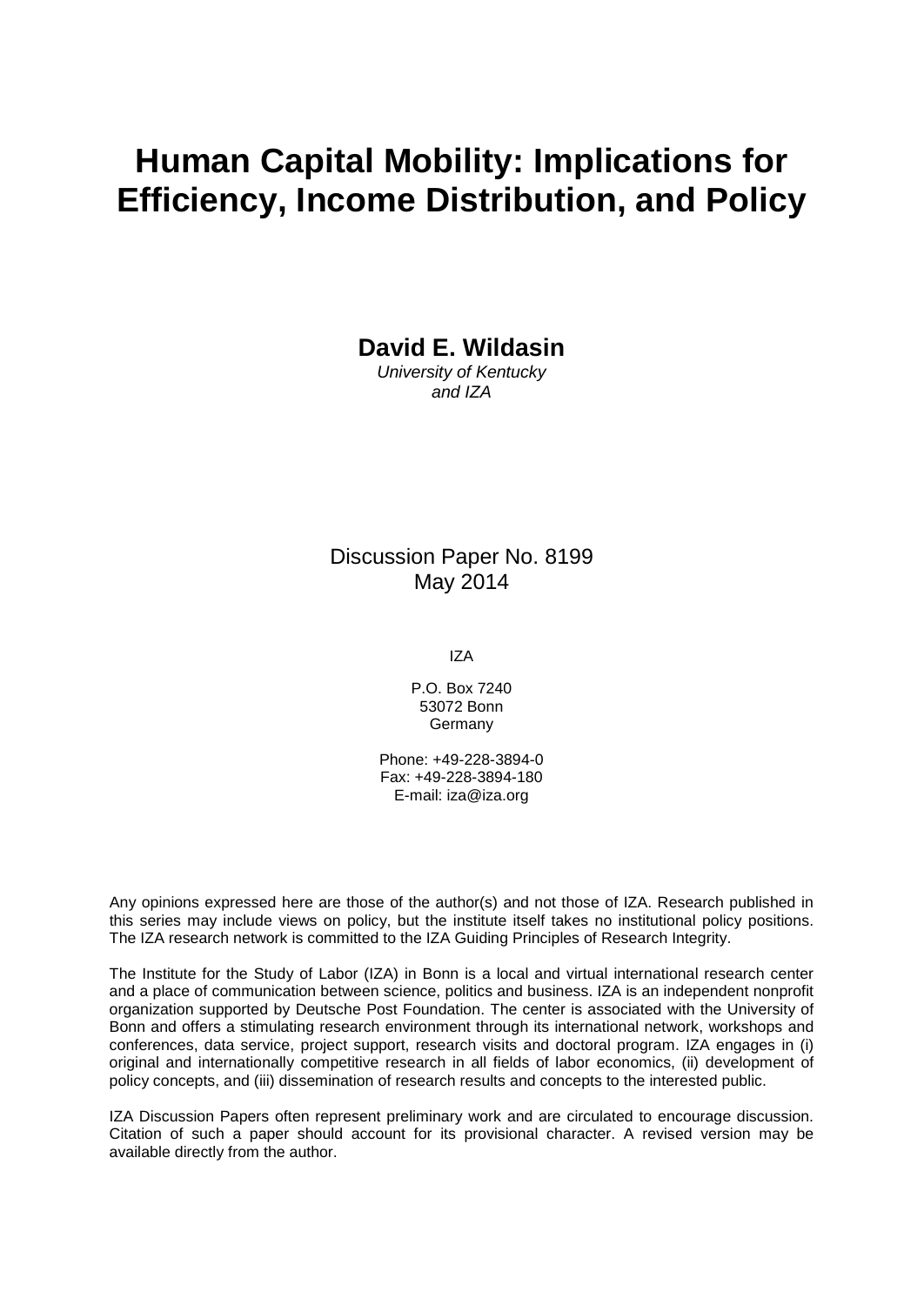IZA Discussion Paper No. 8199 May 2014

# **ABSTRACT**

# **Human Capital Mobility: Implications for Efficiency, Income Distribution, and Policy[\\*](#page-1-0)**

Mobility of highly-skilled workers affects and is affected by labor market conditions, taxes, and other policies. This paper documents the demographic and fiscal importance of international migration, especially in aging societies, reviews the efficiency and distributional effects of mobility, and analyzes the economic incidence of fiscal transfers to low-skilled workers that are financed by taxes on imperfectly-mobile high-skilled workers in a dynamic model, distinguishing the short-run, transitional, and long-run gains and losses to contributors and beneficiaries.

JEL Classification: J11, J24, J61, H2, H5

Keywords: migration, taxes, redistribution, dynamic incidence

Corresponding author:

David E. Wildasin Martin School of Public Policy University of Kentucky Lexington, KY 40506-0027 USA E-mail: [dew@davidwildasin.us](mailto:dew@davidwildasin.us)

An earlier version was presented at the CESifo conference on "Cross border mobility of students and researchers: financing and implication for economic efficiency and growth", Venice, Italy, July 16-17, 2012. I am grateful to conference participants and to the editors for helpful comments.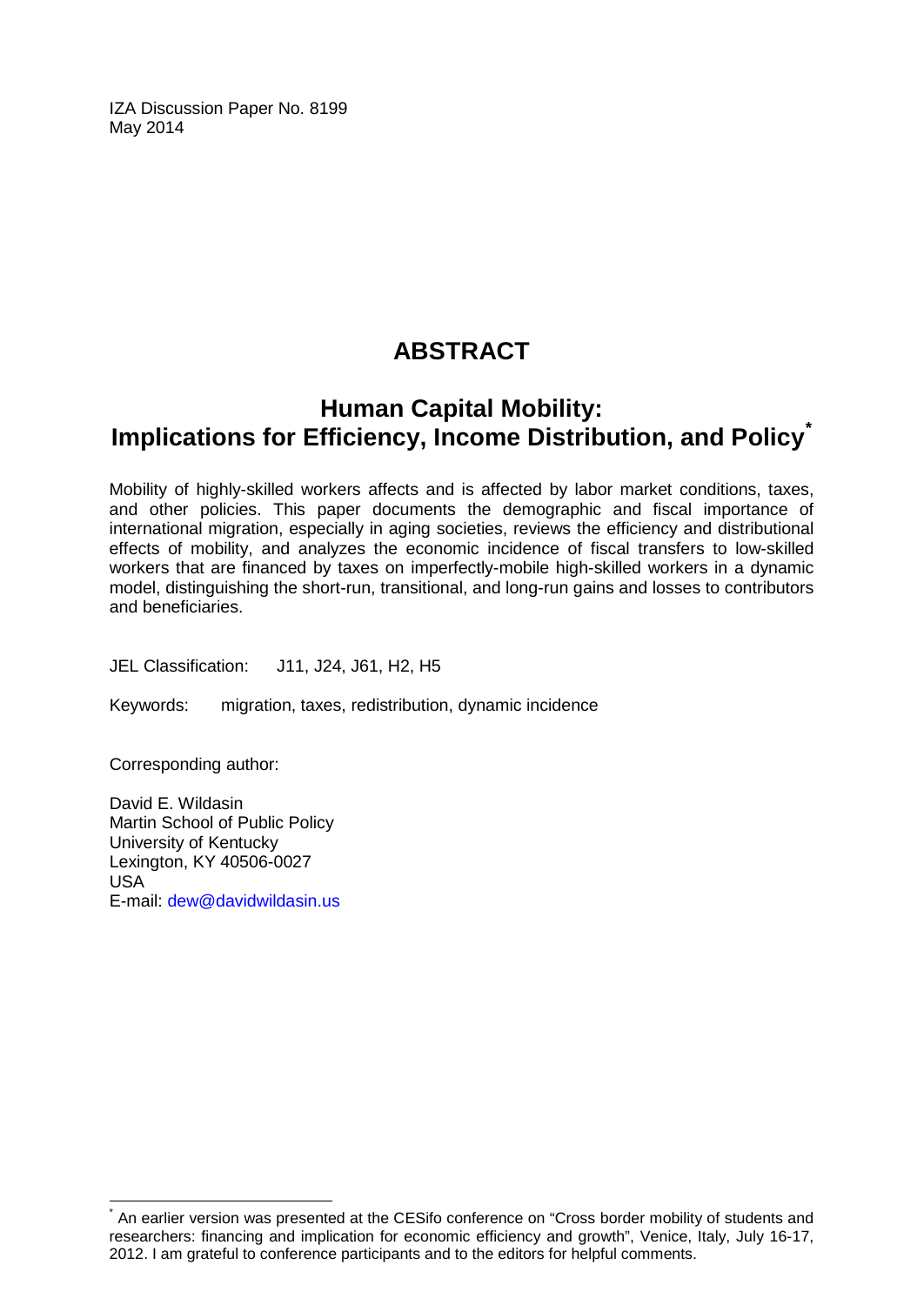### 1 Introduction

Human capital formation and utilization – stated more concretely, though less comprehensively, education and work – are affected, in a multitude of ways, by economic conditions and by economic policies. Labor market conditions – most notably, the "education premium" of higher earnings (and lower risk of unemployment) enjoyed by those with more education – directly affect the incentives for investment in human capital. Direct and indirect public expenditures and tax policies in support of educational institutions, individual students and their families, and workplace-related training and skill developments exemplify the types of policies that can affect the demand for and cost of investment in human capital. Through their effects on labor supply, including intensity of work effort, choice of occupation, and age of retirement, tax and expenditure policies also affect labor supply over the life cycle, and thus the utilization of human capital.

Because people carry their human capital with them, investment in and utilization of human capital involves an important *locational* dimension. The fact that people are mobile, to a greater or lesser degree, means that they may not be employed in the place where they go to school, receive job training, or otherwise undertake human capital investment. Indeed, over the course of a lifetime, a person may reside and work in many different locations – sometimes in different cities within relatively small region, sometimes within different subnational regions such as states or provinces, and sometimes within different countries. Because human capital is typically acquired relatively early in the life cycle, the rewards that motivate human capital investment may thus ultimately materialize well after the investment is made, in many different locations.

Needless to say, it is generally impossible for people to know with certainty where they will live and work during their lifetimes, as locational choices are subject to innumerable contingencies. As is documented in greater detail below, and as is well known, migration rates do tend to vary systematically among population subgroups. In the present context, it is especially important to note that better-educated people tend, on average, to exhibit high degrees of lifetime mobility, no doubt partly because the private returns to such mobility are high. In addition, some public policies foster the mobility of those who invest in and obtain high levels of human capital. To provide just one illustration, governments often support programs that facilitate and even promote the international exchange of scholars and researchers as students or at early stages in their careers. Such programs do not merely provide immediate (but temporary) access to opportunities for study and research. they also contribute to generalized "mobility capital", via language skills, acculturation, and increased familiarity with institutions and practices in other nations, as well as to the growth of professional networks, that may later result in employment opportunities with former fellow students, researchers, or others.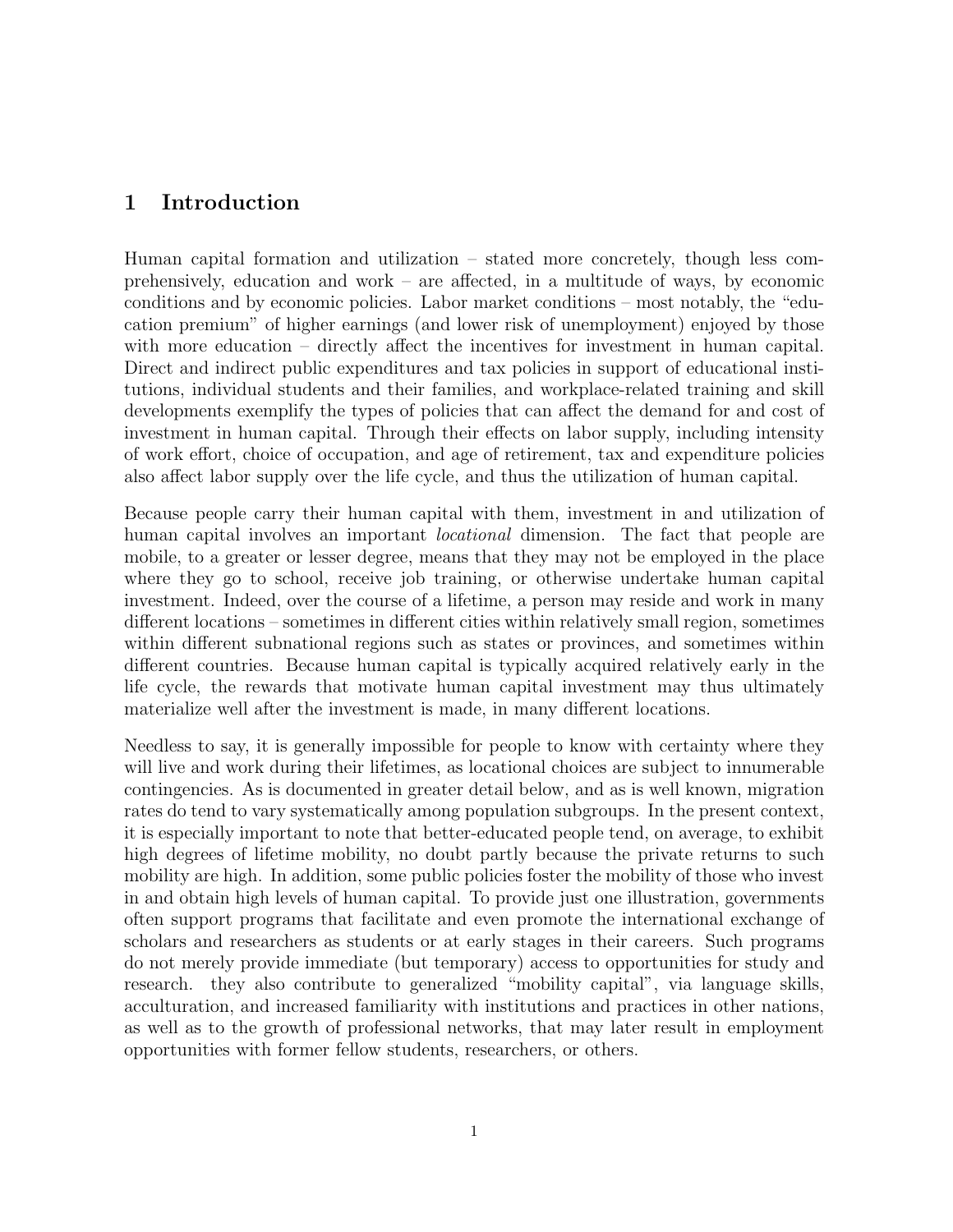The mobility of human capital raises a host of issues that deserve careful analysis. Market-driven mobility of workers may enhance efficiency, by directing labor away from less-productive and toward more-productive employment. It also, however, raises the prospect of a "brain drain", which may undermine the case for public-sector support for education spending, on the grounds that the benefits from such spending "escape" from the jurisdiction (locality, state/province, nation) that pays for it. The movement of highly-educated workers may also affect overall economic performance, both in origin and in destination regions, as well as the productivity and incomes of less-skilled workers and of other productive resources such as capital and natural resources. Public policies that expand opportunities for young scholars, researchers, and other prospective "knowledge workers" can accentuate these and other migration-related economic effects.

This paper seeks to highlight some of the economic implications of the mobility of highlyskilled workers for economic efficiency and for income distribution, and to examine, admittedly quite selectively, some of the policy issues associated with human capital mobility. To provide a background and motivation for the subsequent discussion, it begins, in the next section, with a brief overview of migration experience. Section 3 discusses some of the efficiency and distributional implications of human capital mobility. When market signals are undistorted, migration allows resources, including skilled labor, to flow from less-productive to more-productive uses, a potentially important efficiency benefit from human capital mobility. The movement of productive resources, including skilled labor, also affects relative factor scarcities in different locations, which in turn affects factor prices and the distribution of income. Fiscal systems – both tax and expenditure policies – may distort market-driven resource flows, however, even as these flows may interfere with, or contribute to, the attainment of distributional or other objectives of fiscal policies. Section 3 also emphasizes the fact that the decision to invest in human capital is a decision made under conditions of uncertainty, including uncertainty about future market returns to education and training. Human capital mobility, or the lack thereof, affects the scope of lifetime market opportunities and thus the riskiness of investment in human capital.

Many policy decisions and underlying economic factors influence the potential mobility of human capital. The fundamental economic costs of migration include not only transportation of people and their possessions but also the costs of acquiring information about market opportunities and of psychic adjustment to new neighborhoods, regions, cultures, and languages. At different times and places, these costs hinder the potential movement of people to greater or lesser degrees. In addition, public policies can raise or lower the costs of migration directly or indirectly. Immigration policies, including not only visa and quota restrictions but the magnitude of effective penalties for illegal migration, are one obvious – and much debated – set of policy instruments that affect mobility. Labor market regulations, such as occupational licensure and degree recognition policies, also influence the payoff to migration, as do regulations regarding access to public (and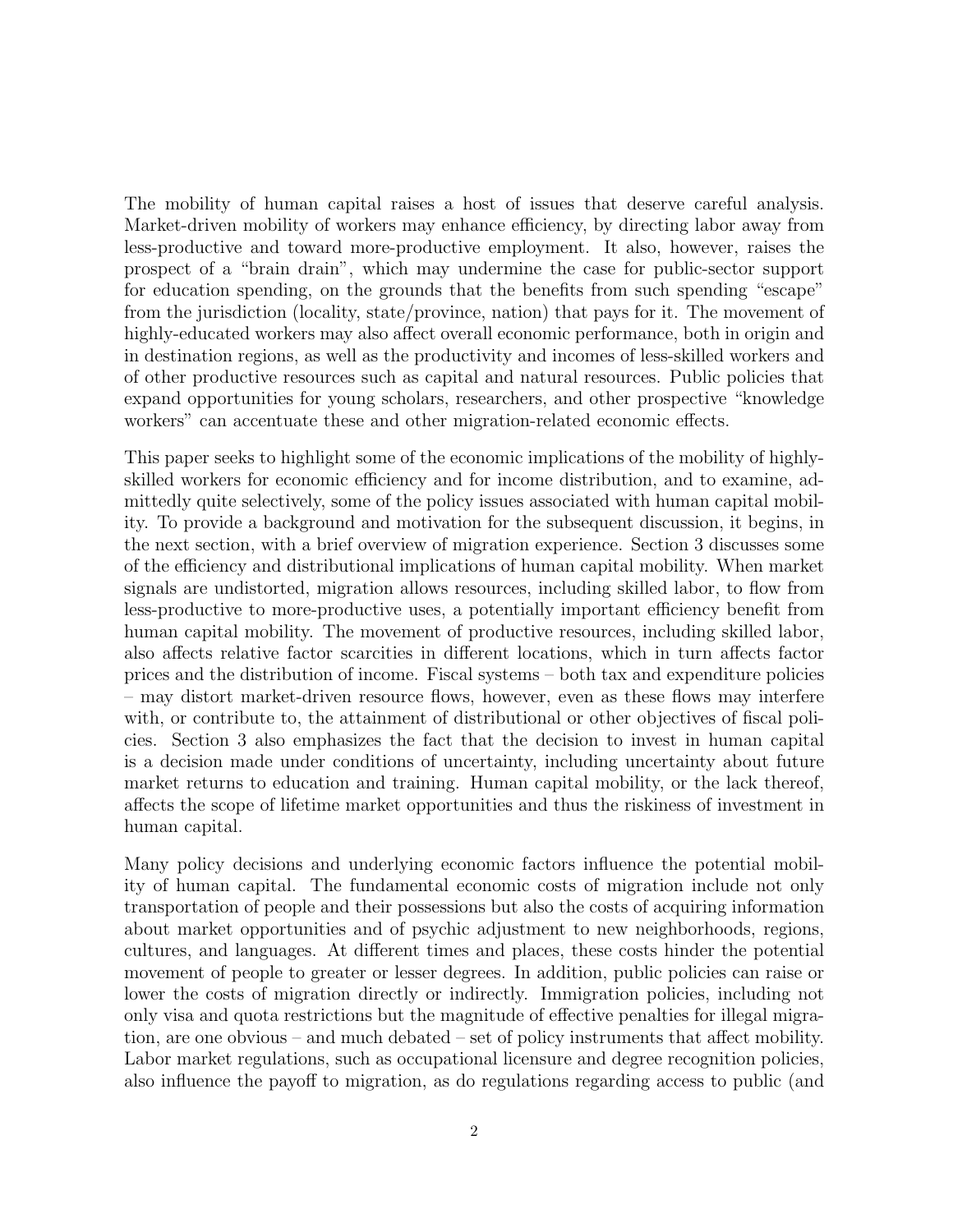sometimes private) goods and services for native and migrant individuals. For analytical purposes, the imperfect mobility of skilled labor and other factors of production raises challenging issues for economic modeling and policy analysis. In particular, in the literature of public economics, much research has exploited simplified polar-case assumptions, such as the assumption that one resource  $-$  say, capital  $-$  is perfectly mobile, while other resources – labor, for instance – are perfectly immobile. Analyzes based on such polar cases can be highly illuminating, but they leave open the question of empirical applicability: how can one say whether one resource or another is or is not "mobile", "immobile", or somewhere in between?

Section 4 sketches an explicitly dynamic framework within which factor mobility is modeled as a stock-adjustment mechanism and the "degree of factor mobility" is characterized in terms of the speed with which factor stocks adjust to perturbations. This framework is then used to investigate the impacts of changes in the tax treatment of imperfectly mobile highly-skilled (and high-income) households or on capital that are used to finance redistributive transfers to lower-income households. The economic impacts of such policies vary over time, with benefits and costs in the short run that can be offset or even dominated by long-run effects that emerge gradually as the dynamic response to policy changes unfolds. This analysis, though highly stylized, can be used to show that the distributional and welfare effects of redistributive policies may be quite sensitive to the degree of factor mobility. Section 4 discusses some of the implications of dynamic factor adjustment for political economy and policy analysis. Section 5 provides a brief summary and conclusion.

### 2 Demographic Background

Migration appears to be a persistent feature of well-integrated market-oriented economic systems, such as that of the US. For instance, a substantial portion of the US population – in recent years, some 12% of the total – relocates every year. Some of this migration occurs on comparatively small geographical scales, much of it the result of changes in desired residential housing due to changes in family status (marriage, birth of children) or other factors that do not result in significant changes in employment status. But it is equally true that people in the US regularly migrate over larger geographical scales, such as US states. More than 1.5% of the US population moved from one state to another during the period 2005-2009, and this is historical low: the rate has ranged from 2-3% since the 1940s (Ihrke et al. 2011). This ongoing migration has produced a population distribution in which less than 60% of the total population, and only 50% of those older than 25, resided in their state of birth in 2010. It has also resulted in significant net population shifts among states and regions over time; for instance, whereas some 70% of the residents of the Midwest (one of four large US Census regions) were born in that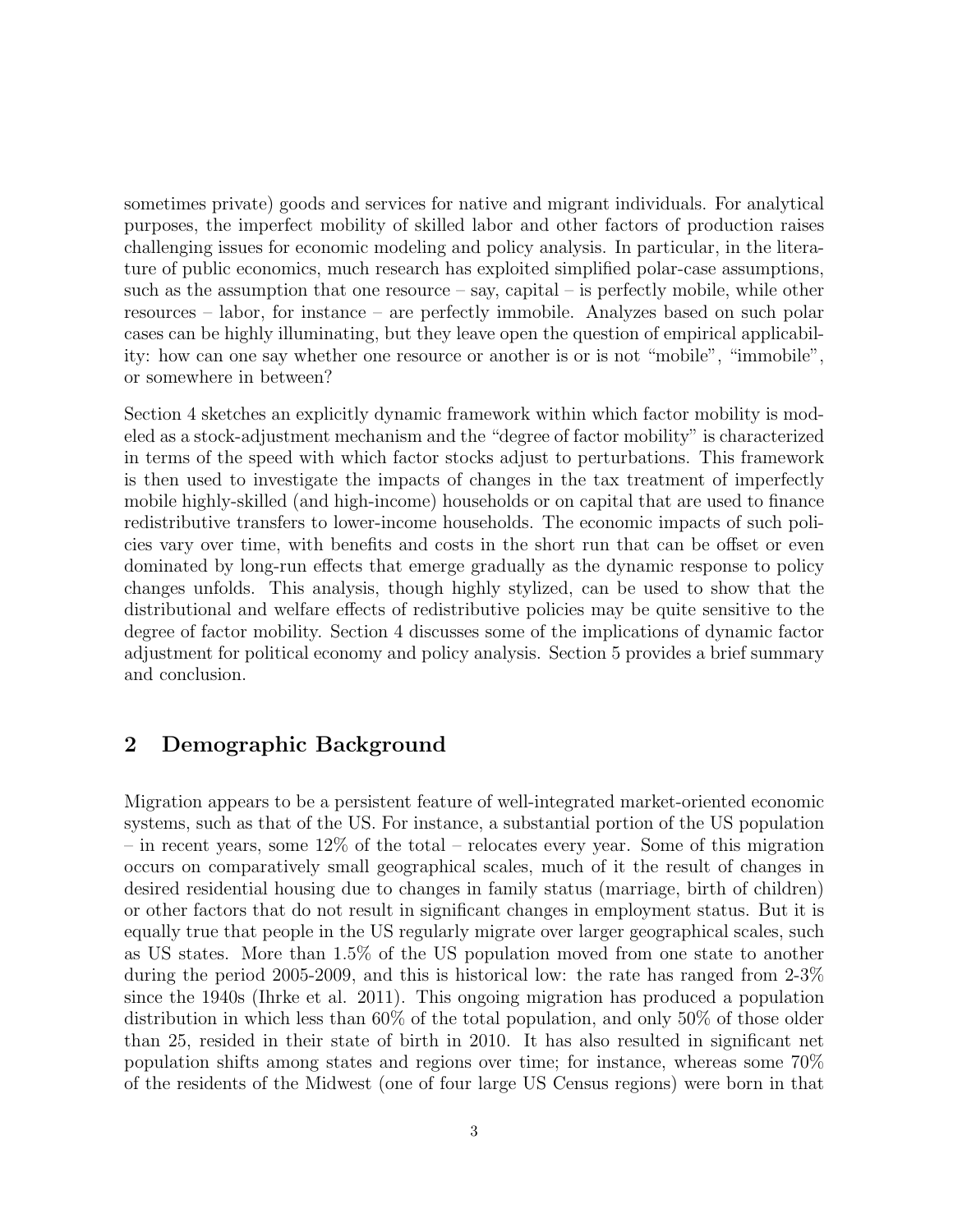region, only 56% of those residing in the South and only 49% of those residing in the West, were born in these regions (Ren, 2011). However, while the cumulative effects of net migration have been important, it is important to note that gross interstate and inter-regional migration flows have consistently and substantially exceeded net migration flows, often by an order of magnitude. A large fraction of internal migration in the US takes the form of "cross hauling" of population, with the net flow of people from one location to another typically a result of substantially offsetting gross flows between them.

In other countries, internal migration may be somewhat less prevalent than in the US, a country long noted for its flexible labor, housing, and other markets, but the US experience, though it may differ in degree from that of other nations, is certainly not entirely unique. Canada, for example, also exhibits a high degree of interprovincial migration. In the past decades, economic liberalization in China has been accompanied by de facto relaxation of internal migration controls, resulting in the rural/urban and interprovincial movement of many tens of millions of people.

At the international level, migration has waxed and waned. Long run trends – events such as the opening up of the Western Hemisphere after the age of exploration, technological change such as the replacement of sail by steam power in ocean shipping, the building of railroad systems in North America, and the improvement of global communications – have worked to reduce the real economic costs of migration. Periods such as the 19th century witnessed large-scale movements of people and capital to the western hemisphere, with major effects on regional and global economic development and income distribution.<sup>1</sup> Population movements are sometimes triggered by wars and by the collapse of existing nations and empires, or by the creation of new ones. In the past century, policies such as the immigration restrictions imposed by the United States in the interwar period, sustained movement toward increased economic integration within the European Union starting with the Treaty of Rome itself and continuing to the present, including the Schengen Agreement, and liberalized immigration policies in the US since World War II, including relatively lax border controls allowing significant illegal immigration, have all had significant effects on international migration.

#### Fertility, Migration, and Aging Populations

In recent decades, international migration has emerged as a critical determinant of aggregate demographic change, especially in high-income countries. This is due, in part, to the remarkable and perhaps historically unprecedented collapse in fertility in these countries. The "fertility bust" of the rich countries is illustrated graphically in Figure 1 provides some data for individual predominantly high-income countries, showing that fertility rates that now lie well below the "replacement rate" of 2 children per woman.<sup>2</sup>

<sup>&</sup>lt;sup>1</sup>See, e.g., Hatton and Williamson (1998) and O'Rourke and Williamson (1999).

<sup>2</sup>The graph is designed to illustrate the common trend of falling fertility among these countries. South Korea warrants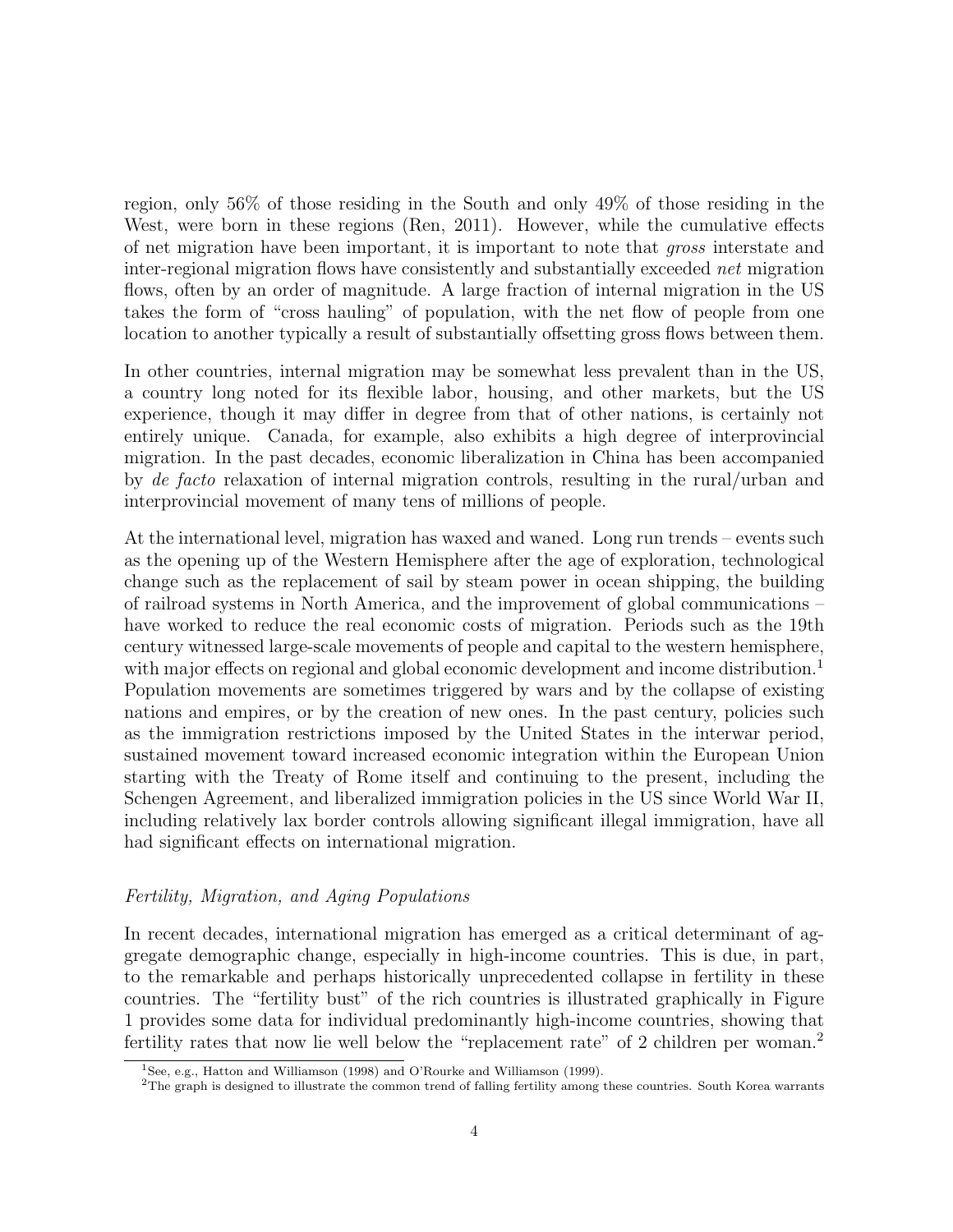Note from Figure 2, however, fertility rates, though falling in all major regions of the world, still differ significantly by level of economic development. The world fertility rate, presently at about 2.3, closely tracks the fertility rates of middle income and non-OECD high-income countries, while fertility rates in low income countries are still above 4.



Figure 1

special note, as its fertility rate was greater than 3 until the mid-1970s has fallen dramatically to a mere 1.3, the lowest of the OECD countries. Mexico, the poorest of the North American countries, continues to have above-replacement rate fertility, but its fertility rate has fallen by well more than half, from nearly 7, in the 1960s.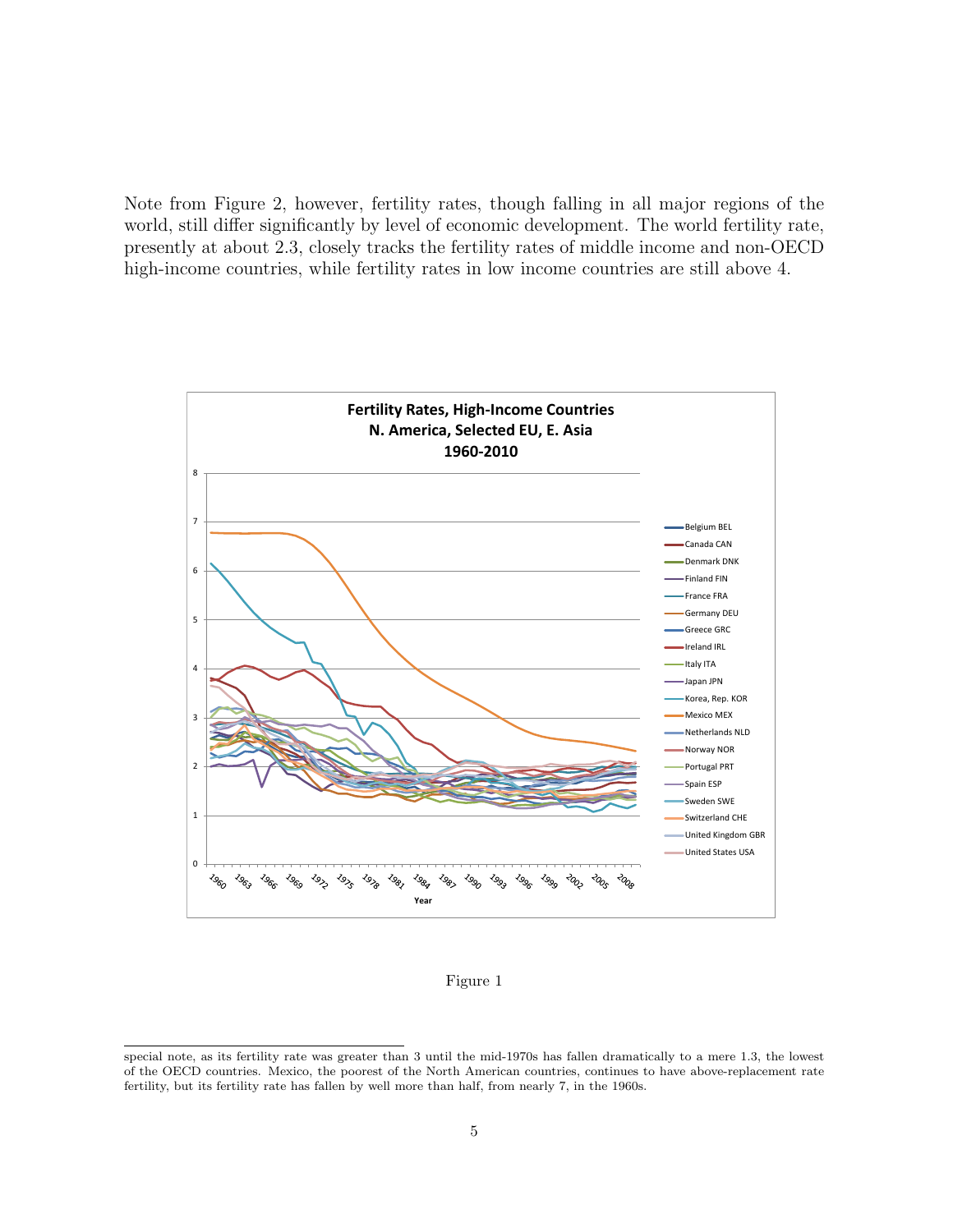



Falling fertility rates in high-income countries have been accompanied by rising rates of immigration from less-developed and transition countries to more affluent countries. Figure 3 illustrates the trend over the past decade in 16 eurozone countries, where one can see that net migration is far larger than the rate of natural increase in these countries, a trend that was already evident in the EU-15 countries as of the mid-1980s. Migration rates have of course differed by country; in Germany, for example, net migration exceeded the rate of natural increase in almost every year from 1975 onward, whereas countries like Spain only began to experience net immigration flows by the mid-1990s. The impacts of these high net migration flows, combined with low fertility rates, naturally have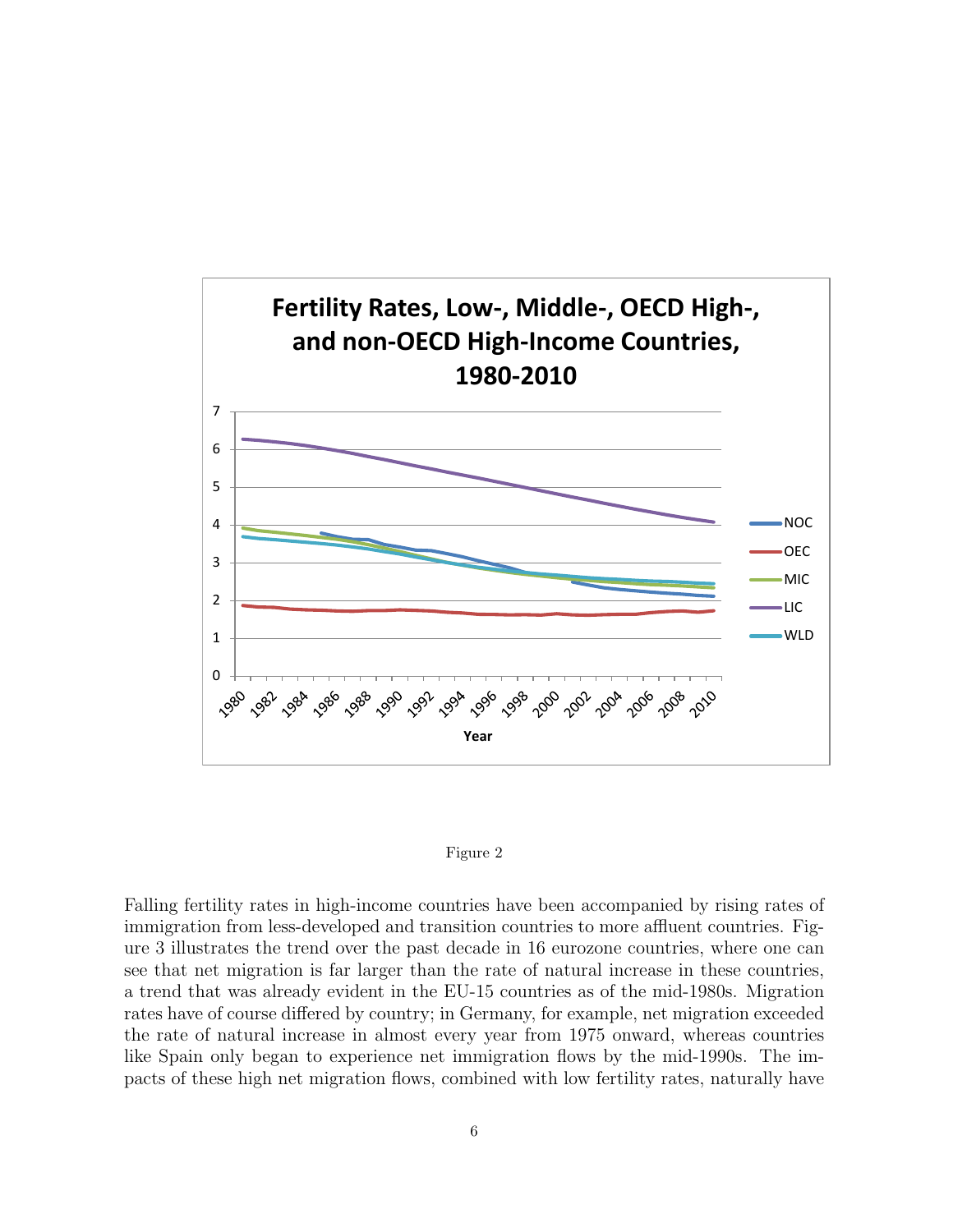combined to change the demographic composition of the EU countries. At present, the foreign-born make up some 48.9 million people, or 9.7% of the total EU-27 population, with the proportion ranging between 11-16% for a number of large countries, including Belgium, France, Germany, Greece, Ireland, the Netherlands, Spain, Sweden, and the United Kingdom; among larger countries, Austria leads the way with a foreign-born population of 15.5% (Vasileva, 2012).



#### Figure 3

The foreign-born share of the population in affluent countries like the US and those of the EU, as large as it may be today, is certain to rise for many years into the future. This would true even if immigration were suddenly to stop abruptly, by virtue of the differing age structures of the native- and foreign-born populations. Immigrants in these countries are disproportionately in the working-age part of the life cycle, as shown in Figure 4 for the case of the EU countries. This means that the native-born population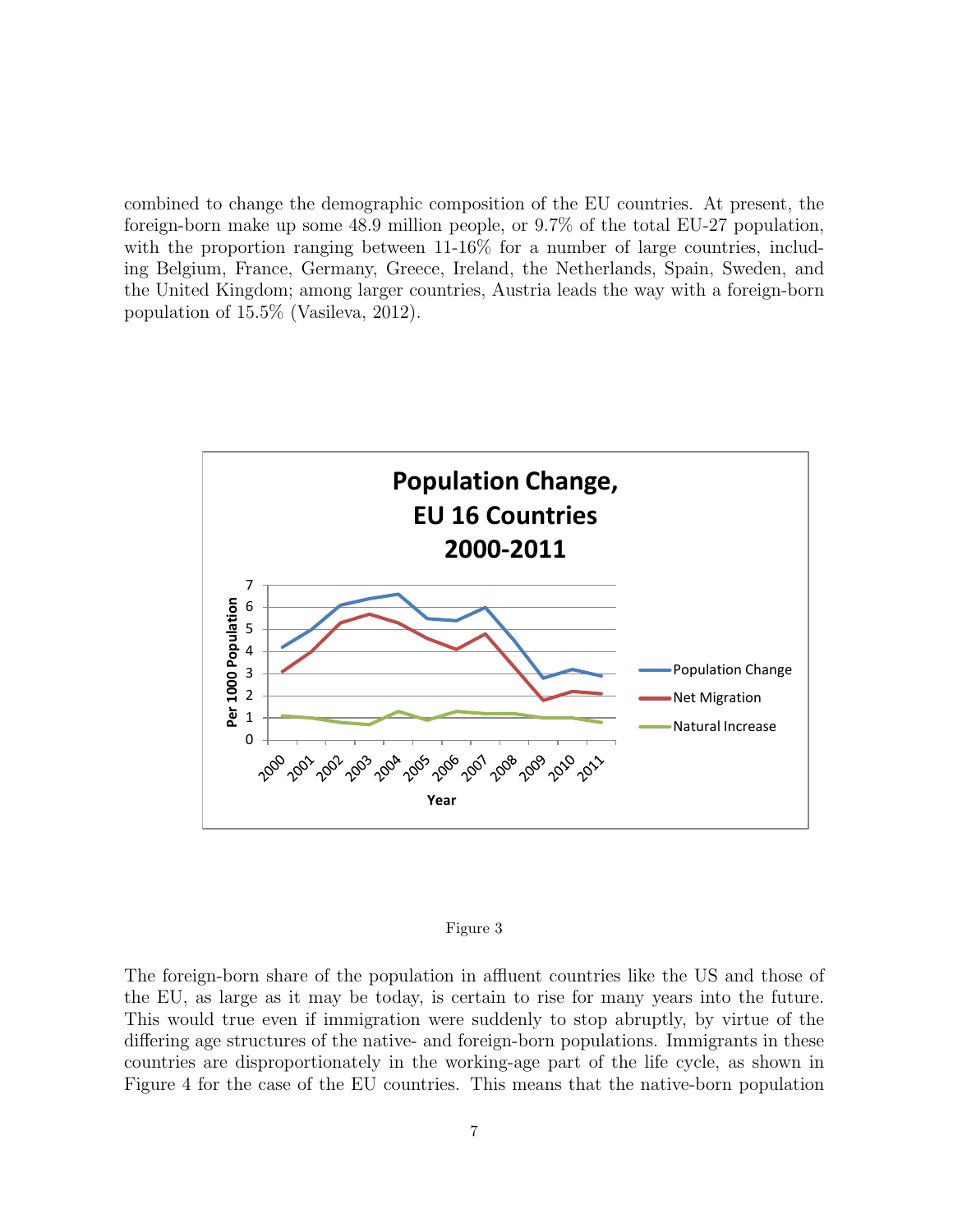share will shrink over time as the native born age out of the population at a faster rate than the foreign-born.



 $\rm_{Fig}$ Figure 4

Fertility busts increase the proportion of the population in older age groups, while fertility booms do the opposite. The populations of the rich countries of the world have been ooms do the opposite. The populations of  $\sum_{i=1}^{\infty}$  steadily for many decades, a trend-that is decades. For instance, current Eurostat projections for a selection of EU countries, shown Figure 5, call for the old-age dependency ratio to rise from its current level of slightly more than 25% to an unprecedented 50% by 2050 and still somewhat higher in the years The median age of the foreign projections are increased in trends exhibit considerable inertia, as already displayed in the fertility rate data of Figure For the world as a whole, everyone who will reach the age of 65 by, say, 2050, is already over 15 years of age. Barring major wars, epidemics, or other catastrophes, and barring ibstantial increases in net immigration, projections like those in Figure 5 are quite likely to be realized. booms do the opposite. The populations of the Hen countries of the world have been<br>aging steadily for many decades, a trend that is expected to continue for at least several in Figure 5, call for the old-age dependency ratio to rise from its current level of slightly  $\omega$ that follow. Such projections are necessarily somewhat speculative, but demographic 1. For the world as a whole, everyone who will reach the age of 65 by, say, 2050, is already substantial increases in net immigration, projections like those in Figure 5 are quite likely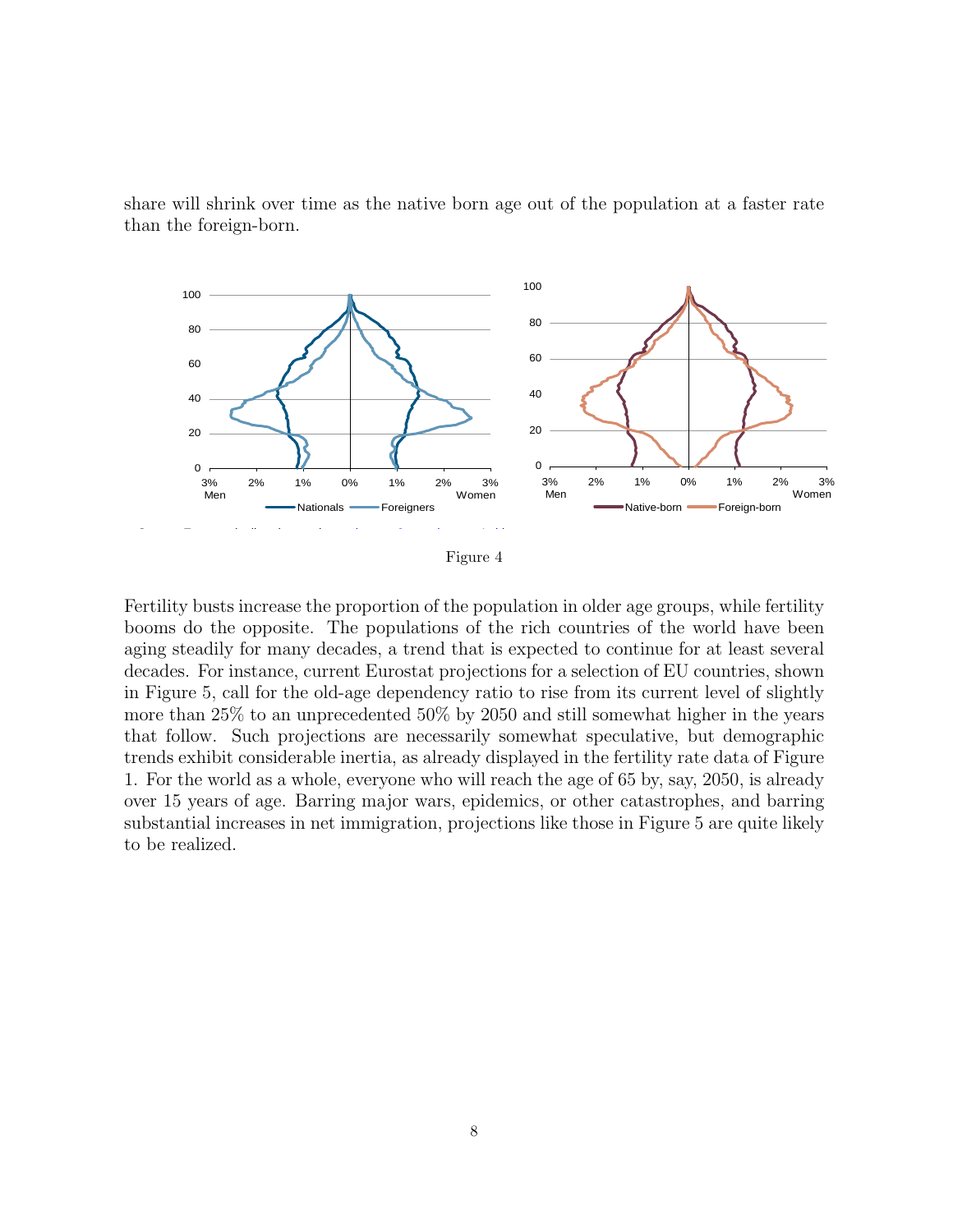

Figure 5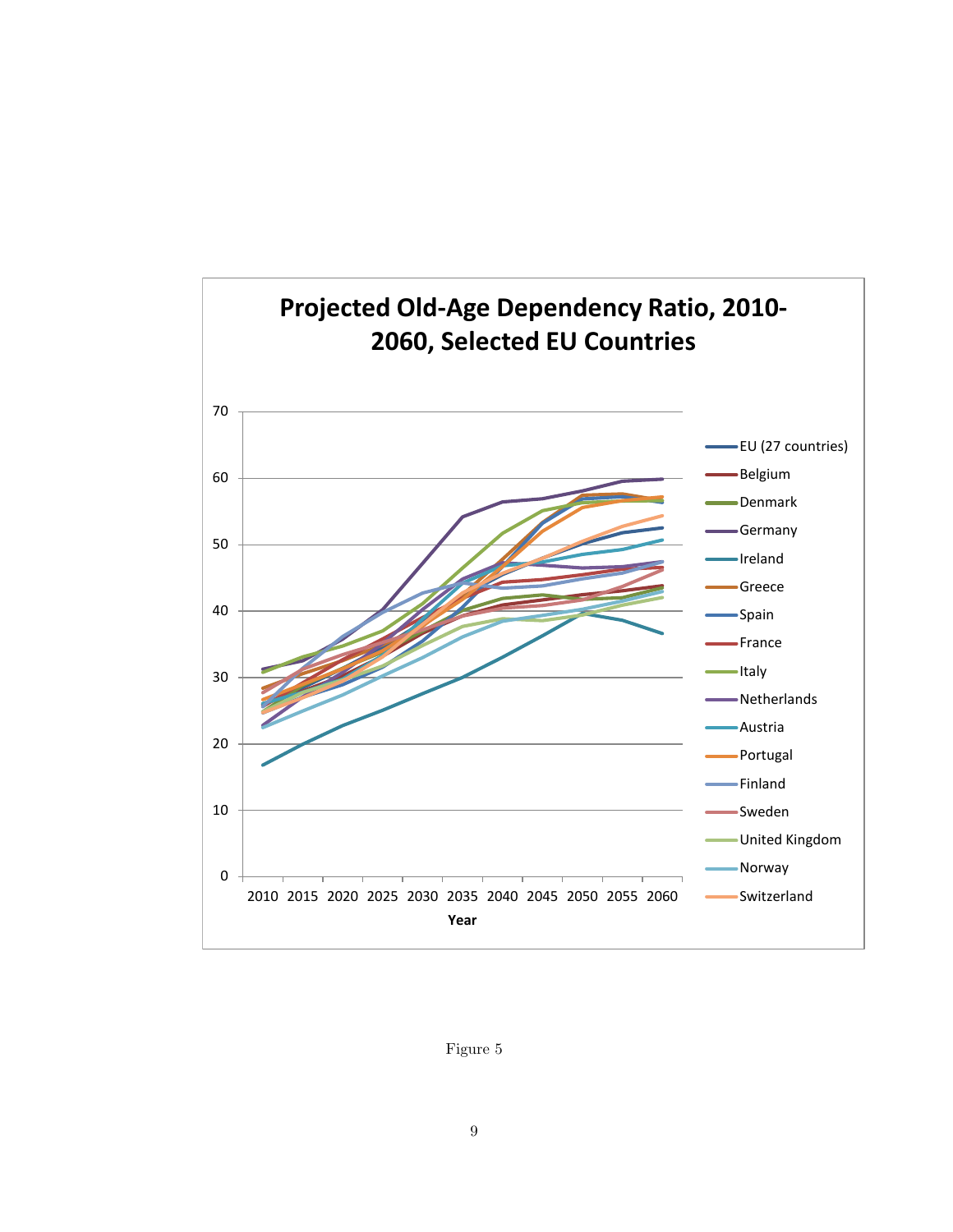#### Migration and Fiscal Systems

Dramatic aging of the population has far-reaching economic implications. For fiscal systems like those of the OECD countries, population aging is sure to be the source of considerable stress. By standard metrics, public expenditures in the OECD countries are at historically high levels, and these countries devote very large shares of public expenditures to age-sensitive programs such as public pension and health care systems whose costs rise as populations age. To the extent that their expenditures are taxfinanced, these countries derive most of their revenues – via payroll, personal income, and consumption taxes – from the working-age portion of the population. For at least the past two decades, the challenges facing countries with age-imbalanced population distributions and heavily age-conditioned fiscal systems have attracted the interest and attention of scholars and these challenges are sure to become increasingly prominent in popular and policy debates in the future.<sup>3</sup>

It is well-recognized that the fiscal impacts of migration depend importantly on their attributes. As is often discussed in popular and policy debates, immigrants with poor skills, low education levels, and ill health, are, by contrast, less likely to find jobs and to achieve high earnings, and are accordingly less likely to make substantial fiscal contributions than native-born workers. Such immigrants are also more likely to draw benefits from social welfare programs. Given the powerful incentives for immigrants from poor countries to migrate to richer nations, it is perhaps not surprising that many empirical studies have found that immigrants, particularly those from poor countries, depend disproportionately one income support and similar social welfare programs.<sup>(4</sup> Of course, immigrants may well assimilate gradually into the labor markets of destination countries, and thus their fiscal impacts over time may change significantly. For both highly-skilled and high-income immigrants and for those at the lower end of the skill and earnings distribution, it is perhaps of greatest interest to assess their fiscal impacts in present value terms, taking into account the fact that the fiscal contributions that they make, or the fiscal burdens that they impose, may change substantially over the life cycle (Wildasin (1999, 2009).

Most economies – especially in countries with extensive systems of social insurance and redistribution, such as the US, Canada, and many EU countries – exhibit significant income inequality and rely on revenue systems in which higher-income households pay for a large fraction of government expenditures. This is true within countries as well, although generally to a lesser degree, as the redistributive functions of subnational governments

<sup>&</sup>lt;sup>3</sup> Among many studies that examine the fiscal implications of population aging, see, e.g., Bös and Cnossen (1992) for one relatively early set of contributions. More recent work includes Wildasin (1999), Gustman and Steinmeier (2000), Storesletten (2000), Dang et al. (2001), [additional references].

<sup>&</sup>lt;sup>4</sup>Among those who have investigated immigrant participation in social welfare systems, see e.g., Hanson and Lofstrom (2003, 2009), Wadensjö and Orrje (2002), Riphahn (2004), Collado and Iturbe-Ormaetxe (2004), and Bollinger and Hagstrom (2008).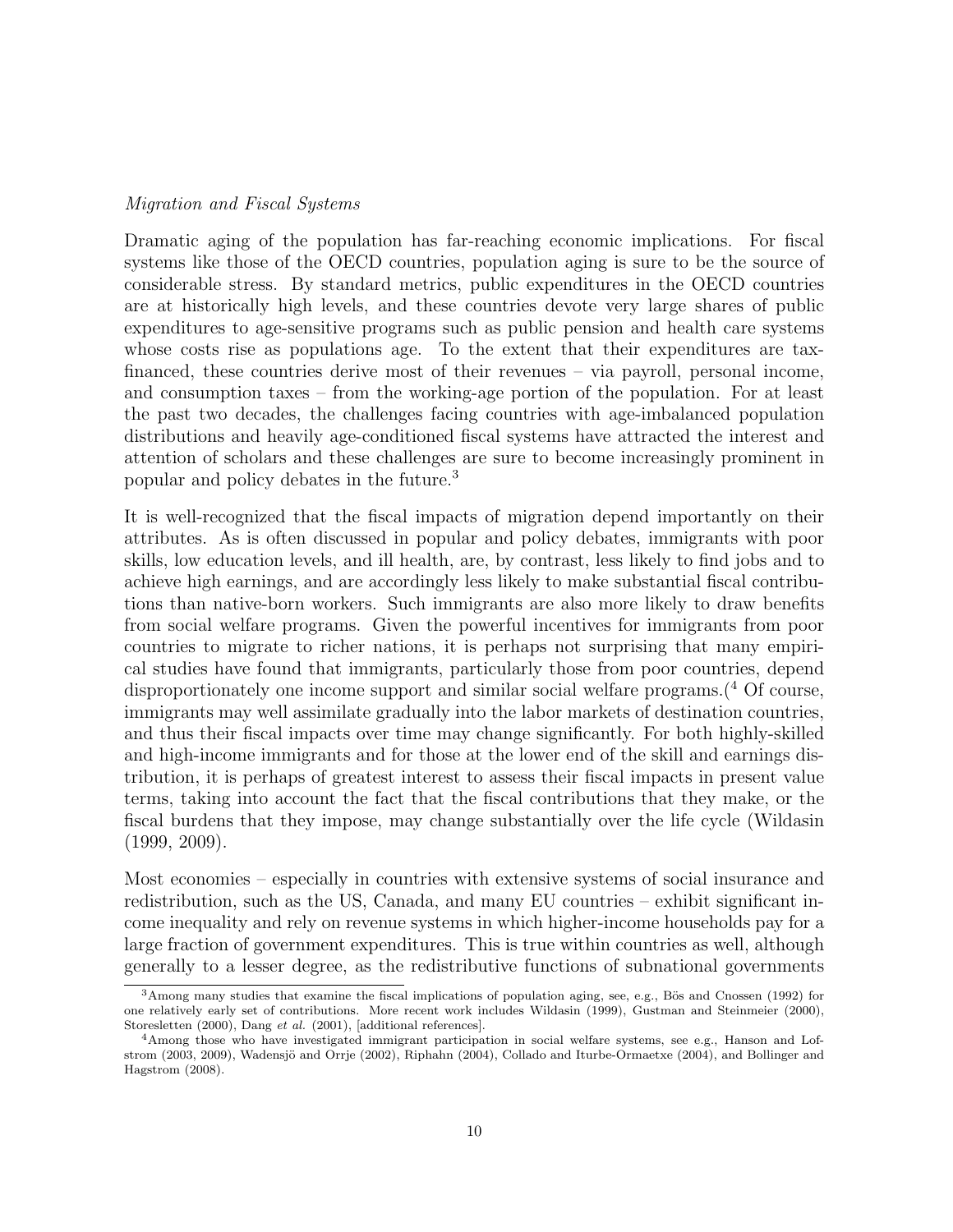are less extensive than those of national governments. In such economies, the migration of highly-skilled individuals, who are typically highly-skilled, well-educated, and healthy, may immediately assimilate effectively into destination-region labor markets, achieving high earnings, paying substantial amounts of consumption-based taxes, and participating, as significant contributors, in public pension and other social insurance and social welfare systems. For this reason, the economic and fiscal impact of migration of the highly-skilled is disproportionately greater than the head-count numbers involved: the highly-skilled may be (literally) "worth their weight in gold" to the fiscal systems of the regions where they reside.

Recent research confirms the quantitative importance of migration of highly-skilled workers from developing to developed countries. As documented in Docquier and Rapoport (forthcoming), very large fractions of better-educated young people in developing nations have migrated to developed countries, noting in the conclusion of their survey that "highskill migration is becoming the dominant pattern of international migration" in recent decades. The "brain drain" dilemma, long ago noted by Bhagwati (1976a, b), appears, if anything, to be increasing in importance. Migration research has long since established that highly-skilled workers in the US and other developed economies are highly mobile; for instance, Ehrenberg and Smith (1988, p. 360) explain that age is the most important determinant of migration, with young people moving more than old, and that "education is the single best indicator of who will move within an age group. ...  $|C|$ ollege education ... raises the probability of migrating the most"; emphasis in original.<sup>5</sup> In view of the high degree of mobility of highly-skilled workers within developed countries, perhaps the rising mobility of such workers on a global scale is not surprising as economic development progresses.

The persistence of high rates of internal migration by the highly skilled, for instance among US states, raises important questions for fiscal policy. State governments have played a prominent role in financing higher education spending, raising a perennial concern about whether a state's taxpayers, residents, businesses, or others benefit, on net, by supporting, via tax payments, the acquisition of human capital by young people who may then relocate to other states. As already observed, a state, or a nation, can reap significant fiscal benefits from an inflow of highly-skilled workers and, conversely, may suffer substantially from an outflow of such workers.

On the other hand, migration affects the attractiveness of human capital investment, not merely in poor regions for which improved skills may offer a passport to better economic opportunities in other regions, but also when the return to investment in human capital is subject to risk.<sup>6</sup> It is difficult for young people in any one small region to

<sup>&</sup>lt;sup>5</sup>For further analysis of US internal migration, see e.g. Partridge *et al.* (2012); for empirical analysis emphasizing migration of the well-educated see, e.g., Kodrycki (2001), Kennan (2011) and references therein.

 $6$ On incentives for human capital investment and migration, see, e.g., Vidal (1998), de la Croix and Monfort (2000), Wildasin (2000), Docquier et al. (2008), and, for a recent survey of international migration and human capital mobility,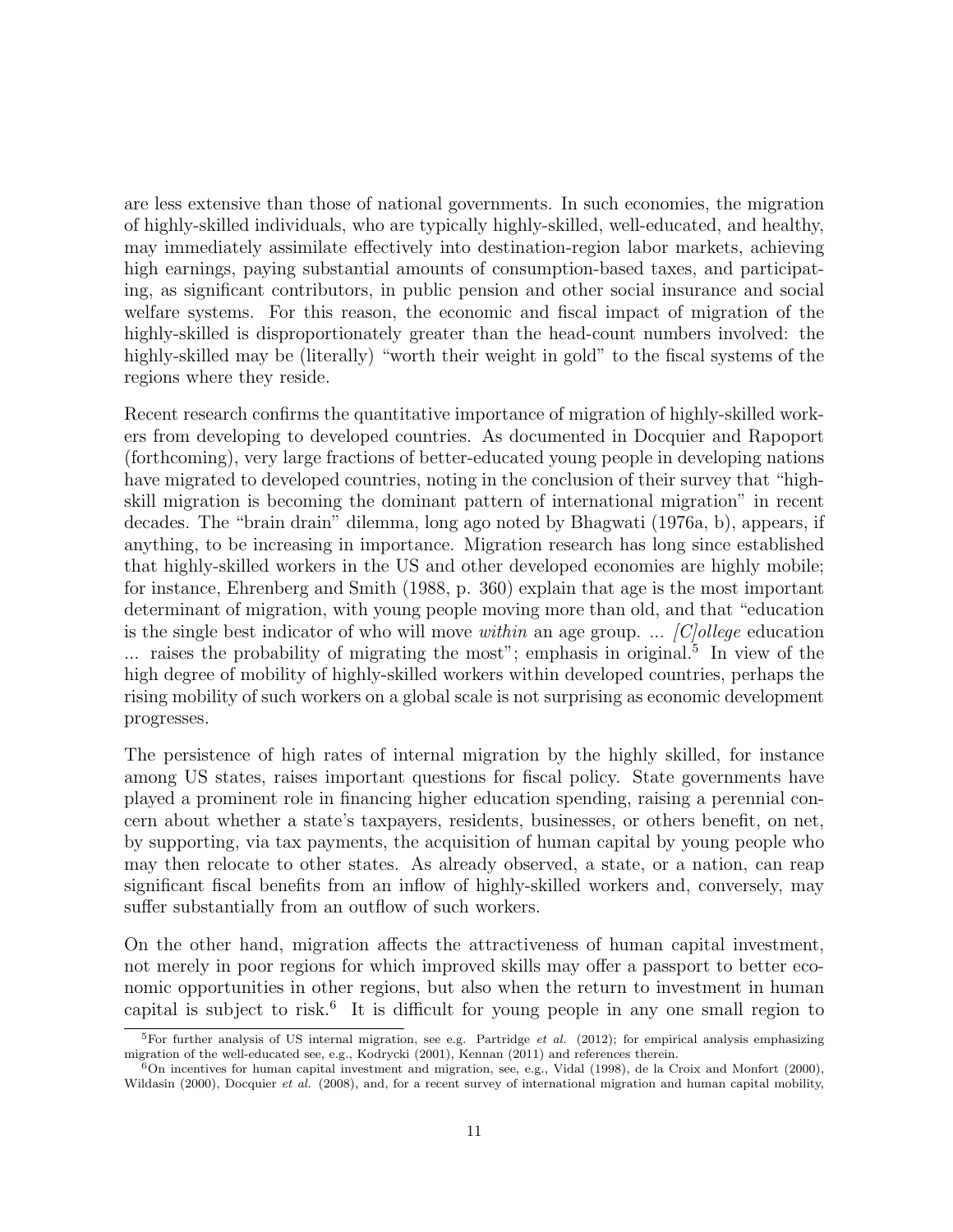foresee what returns they may earn after acquiring better skills, and this is particularly true if skill acquisition also entails occupational specialization. For patent attorneys, nuclear physicists, organic chemists, transplant surgeons, petrochemical engineers, or labor economists, interstate or international mobility enhances the opportunity to relocate to places where demands for their specialized skills are relatively high and for a pooling of risks associated with uncertain and imperfectly correlated demands for their skills in very localized markets. Since it can be difficult to insure against future earnings risks, mobility for the highly-skilled can make investment in human capital more attractive in a dynamic economy with ever-changing market conditions. The mobility of highly-skilled labor, then, can affect both the financing of human capital investment, as regions compete for fiscally-attractive high-skill, high-income workers, as well as private incentives to invest in human capital.

It is not obvious a priori whether mobility, on balance, results in higher equilibrium levels of human capital investment, nor whether (or for whom) such investment is welfareenhancing. Empirical evidence on international migration from poor to rich countries suggests that poor countries, on balance, may be net losers from brain drains, while rich countries, the targets of net migration of the highly-skilled, benefit (see, e.g., Marchiori et al, (forthcoming). For jurisdictions that are more symmetrically situated, such as US states or EU nations, matters remain less clear, as gross migration among these jurisdictions is much higher – often by an order of magnitude – than net migration.

#### Summing Up.

Against the backdrop of aging populations in developed countries and the comparative youthfulness of poorer regions, migration assumes an increasingly important role as a determinant of demographic change. Increased ease of movement throughout the world – a long-term trend of falling relocation costs of all kinds – coupled with the attraction of earnings differentials provides powerful incentives for migration from poor to rich countries. The fertility bust in rich countries implies that rates of natural increase are extremely low or even negative, so much so that aggregate population change in a number of OECD countries has been dominated by migration for much of the past decade and longer. Some countries face rapidly aging populations as a result of prolonged low rates of fertility, even as they grapple with the financing of large age- and income-conditioned social expenditure programs with revenue systems that are heavily dependent on the working-age population, and particularly on high earners within that population.

Highly educated workers are particularly mobile, both within and among countries. In a world of increasing fiscal stress, due in no small part to population aging, competition for highly-skilled migrants may intensify as governments strive to maintain revenue

Docquier and Rapoport (forthcoming).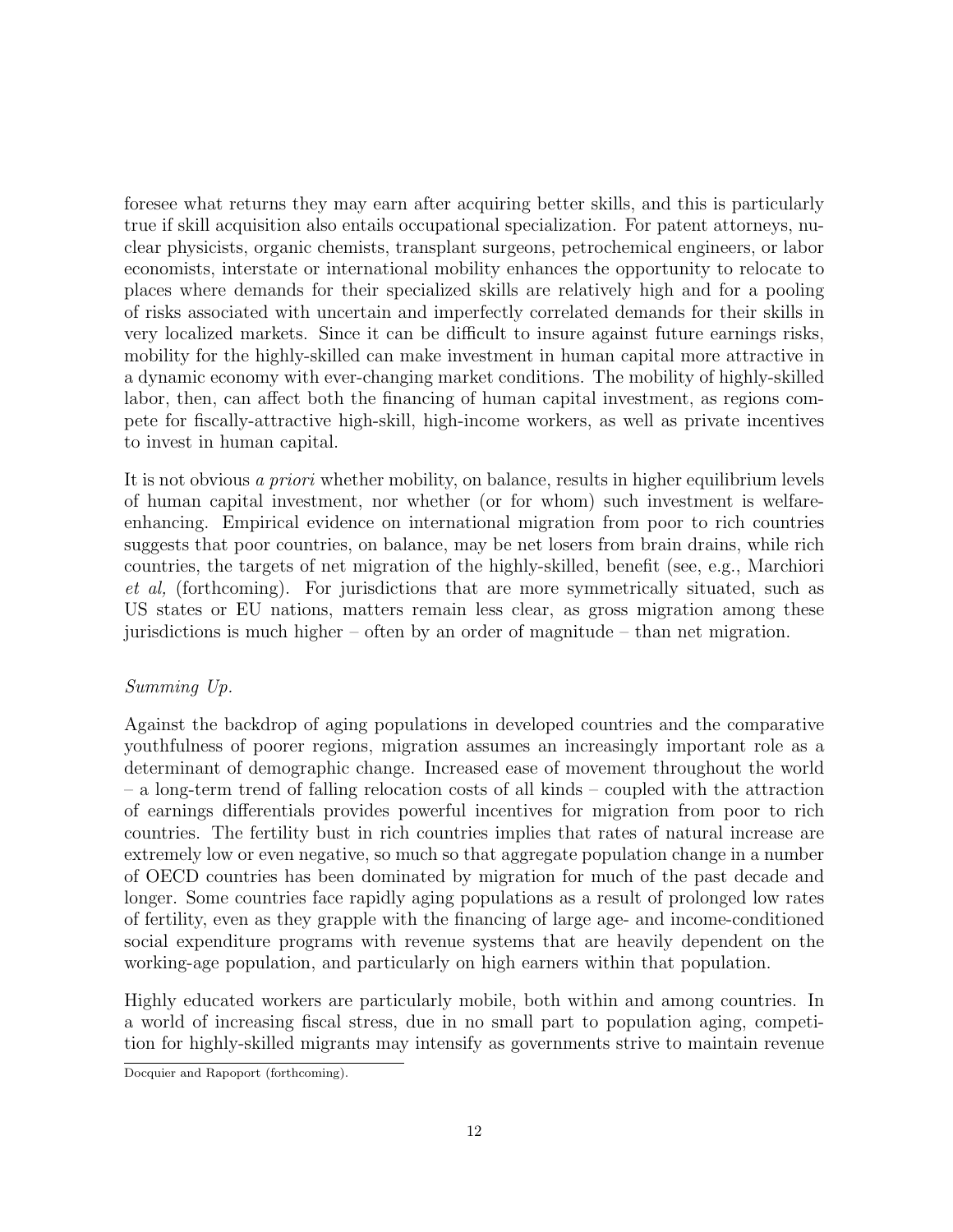bases in the face of rising expenditure commitments. What are the potential efficiency and distributional consequences of such competition? The remaining sections of this paper attempt to shed some light on this important question. To provide an analytical background for discussion, the next section briefly sketches a modeling framework that has often been used in the study of factor mobility and fiscal competition for mobile productive resources.

### 3 The Efficiency and Distributional Effects of Migration: An Analytical Benchmark

This section first presents a simplified analytical framework that is frequently used to analyze interregional factor mobility. It then shows how this framework can be used to investigate the effects of taxes, transfers, and other government fiscal policies. It concludes by recognizing some of the significant limitations of this framework, and of policy implications that may be taken from it.

#### 3.1 Factor Mobility without a Public Sector

Suppose that homogeneous labor is used as one of the inputs in the production process of each of N regions,  $i = 1, ..., N$ , and that production of a single homogeneous numeraire good in each region is a strictly increasing and concave function  $f_i(l_i)$  of the size of the regional labor force, here identified with the number of identical workers  $l_i$ . The economic system as a whole contains a labor force of size  $L$  and all workers must reside – and be employed – in some region, so that

$$
\sum_{i} l_i = \bar{L}.\tag{1}
$$

Workers consume only the numeraire commodity, which is freely tradeable among regions, so that the utility or economic well-being is the same thing as earnings. Under the assumption of perfectly competitive labor markets, workers in region i will be paid a wage of  $w_i = f_i'(l_i)$ . Because of the strict concavity of the regional production functions, total earnings in region i,  $w_i l_i$ , are less than regional output  $f_i(l_i)$ . The remaining income generated in region i,  $f(l_i) - w_i l_i$ , accrues to other inputs to the production process, assumed to be perfectly fixed in amount and completely immobile. It is the presence of these fixed resources, which could include land and natural resources and possibly other inputs, that gives rise to the diminishing marginal returns to the sole variable input, labor, as represented by the strict concavity of the regional production functions.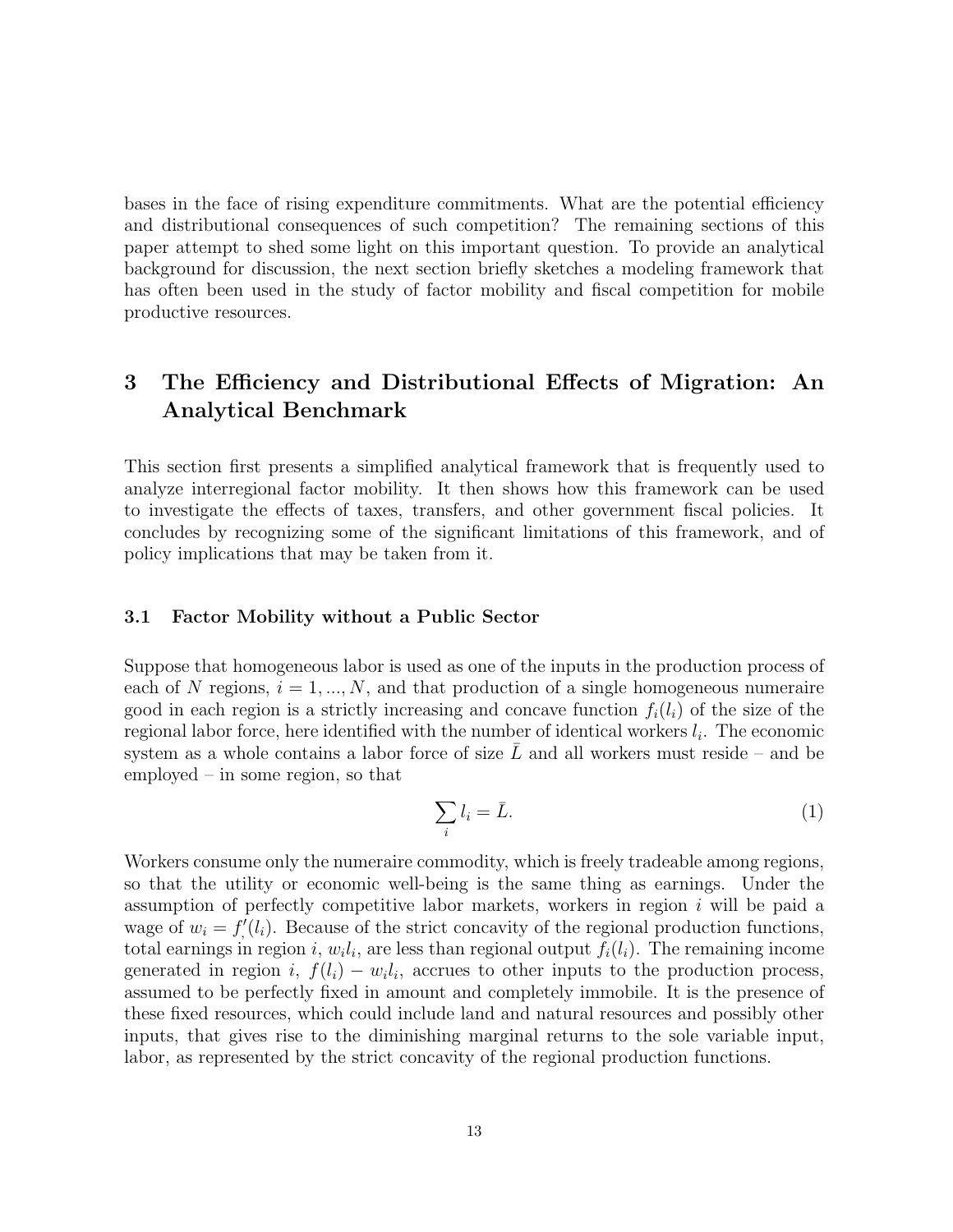A simple model of this type underlies many theoretical and empirical studies of migration and, more generally, of factor mobility. Under the further simplifying assumption that labor is freely mobile among regions, the model predicts that workers are drawn to regions where wages are high and will exit low-wage regions. In this setting, migration is a spatial arbitrage mechanism, serving to reallocate labor from low-productivity to highproductivity locations. In equilibrium, all such arbitrage opportunities are fully exploited and wages must be equalized everywhere, which implies that the marginal productivity of labor is the same in all locations. Formally, the equilibrium allocation of labor, denoted by the vector  $l^* \equiv (l_1^*, \ldots, l_N^*)$ , and the equilibrium wage  $w^*$ , are obtained as the unique solution<sup>7</sup> to the system of equations (1) and

$$
f_i'(l_i^*) = w^*, \qquad i = 1, \dots N. \tag{2}
$$

To gain some insight into the implications of labor mobility, the "free mobility" equilibrium described by (1y) and (2) may be compared with a hypothetical initial allocation of labor  $\bar{l} \equiv (\bar{l}_1, \ldots, \bar{l}_N)$  determined, perhaps, by historical accident. Because labor is drawn to higher-wage and therefore higher-productivity locations, migration – represented in this model by the difference  $l^* - \bar{l}$ ) between the equilibrium and initial allocations of labor – is efficiency-enhancing. Specifically, system-wide aggregate output  $\sum_i f_i(l_i)$ , and thus aggregate income, is maximized at the equilibrium allocation. This fundamental observation is illustrated in Figure 6, which shows the allocation of labor in a two-region economy. The curves labeled  $MP_1$  and  $MP_2$  represent the marginal productivity of labor  $f'_{i}(l_i)$ , and their intersection determines the efficient distribution of labor between the two regions.

<sup>7</sup>Here and below, technical complications such as corner solutions (empty regions, for example) are ignored for the sake of simplicity of exposition.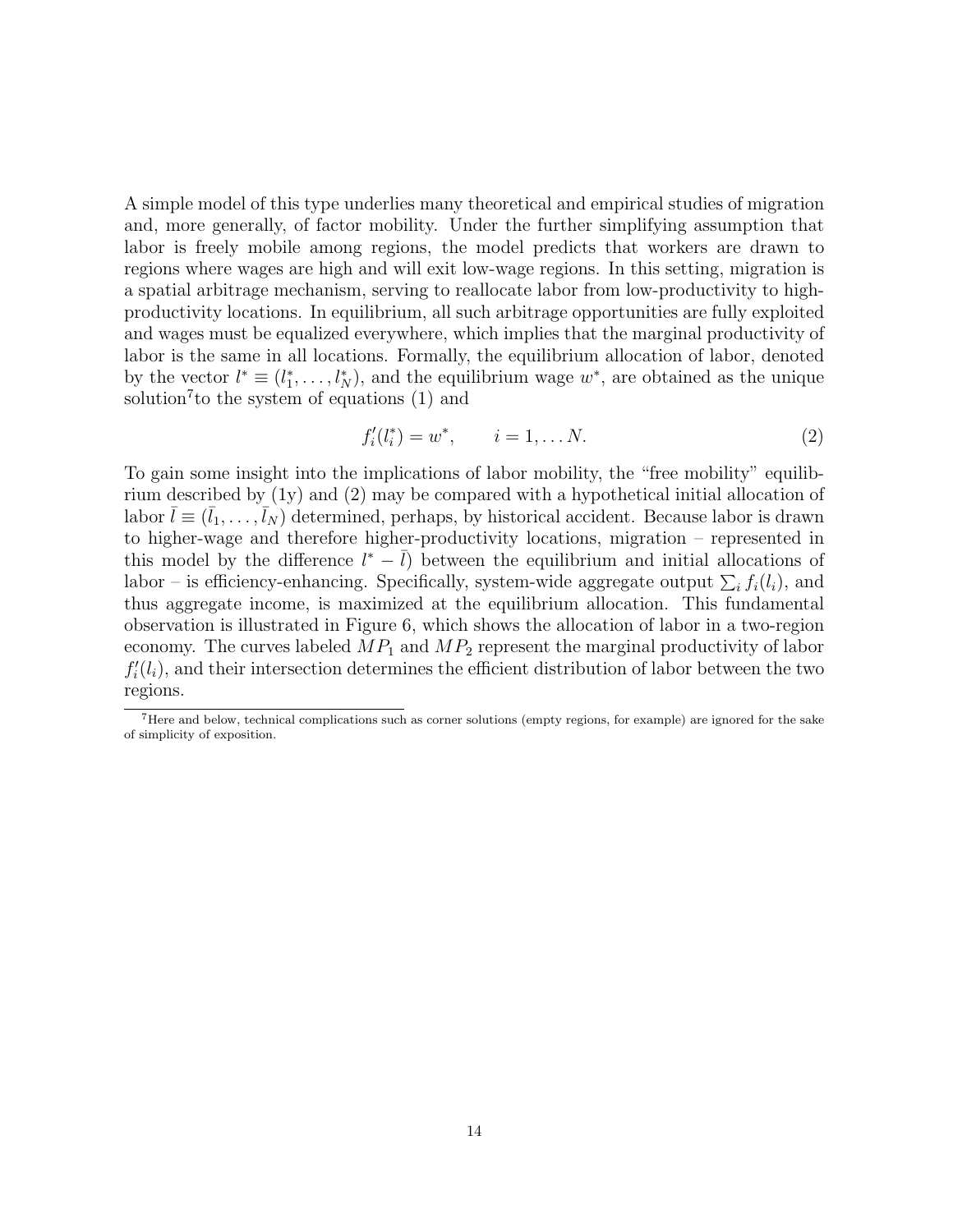

Figure 6 also illustrates the distribution of income before and after migration occurs. If labor is completely immobile, so that the labor markets in each region are separated, the equilibrium wage per worker in regions 1 and 2 would be given by  $\bar{w}_i \equiv f'_i(\bar{l}_i)$ ; as drawn, region 1 is the low-wage region. The incomes accruing to the owners of the other factors of production in each region are given by  $f_i(\bar{l}_i) - \bar{w}_i \bar{l}_i$  and are represented in the figure by the areas  $AD\bar{w}_1$  and  $BC\bar{w}_2$ . Comparing the situation with immobile labor to that with free migration, it is apparent that labor mobility reduces the income of the fixed resources in "origin regions", i.e., those for which  $l_i^* < \bar{l}_i$ , and increases the income accruing to the fixed resources in "destination regions", i.e., those for which  $l_i^* > \bar{l}_i$ . It also depresses earnings for workers in destination regions while raising wages in origin regions. Aggregate income of course increases by an amount equal to the increase in aggregate output, illustrated in Figure 6 by the area BCD.

The analysis so far shows clearly that migration affects both the efficiency of resource allocation as well as the distribution of income. Migration results in gainers and losers, with a net efficiency gain that could hypothetically be used to compensate losers, thereby producing a Pareto improvement. If the mobile resource is high-skilled labor and the immobile resources are low-skilled labor, the effect of migration is to depress the incomes of the high-skilled in regions where high-skilled workers are highly compensated, while raising the incomes of the high-skilled in regions where they are poorly compensated; in any case, migration of highly-skilled workers reduces and, in equilibrium, fully eliminates,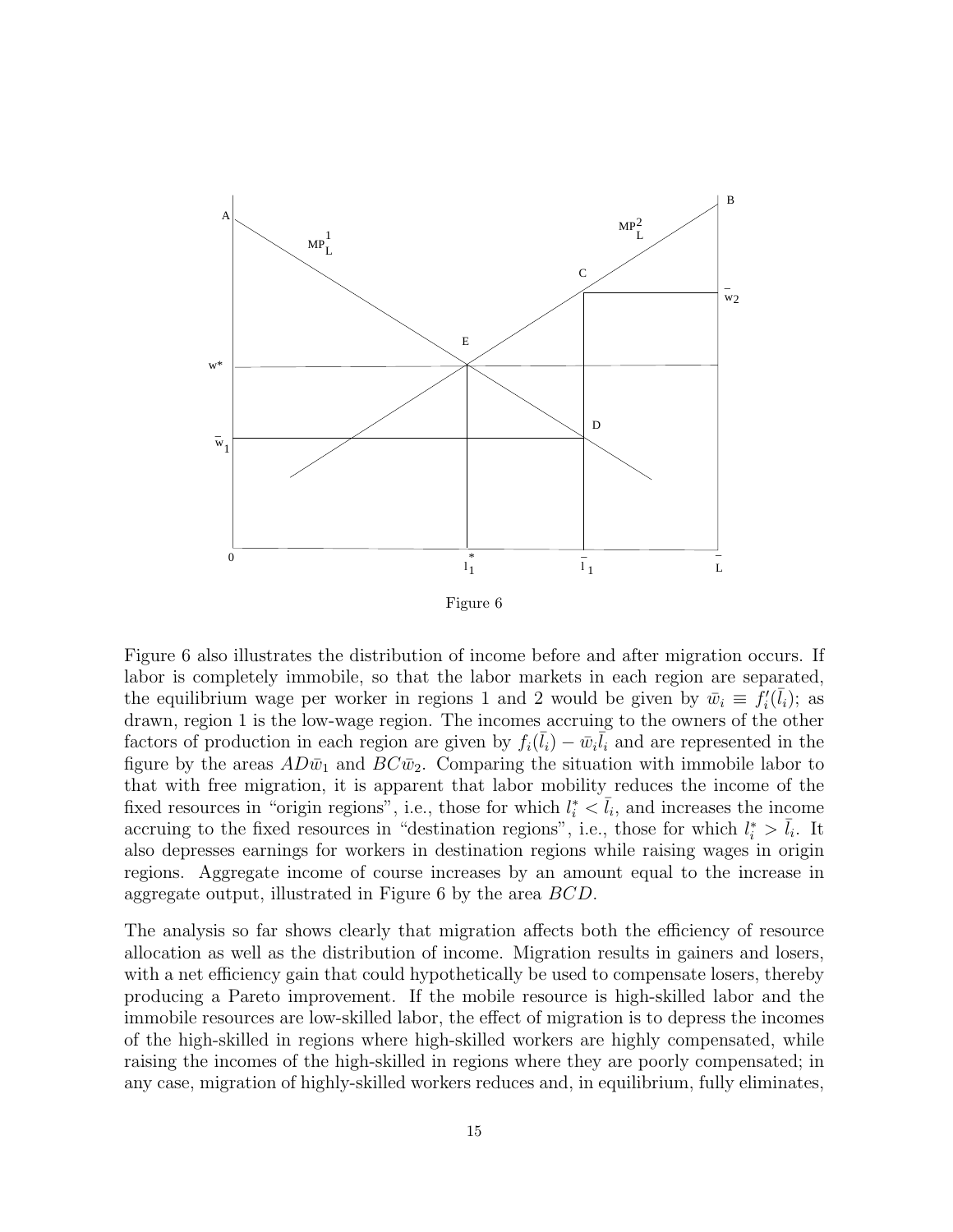any inter-regional disparities in the incomes of the highly-skilled. Whether disparities in the the incomes of low-skilled workers (or of other owners of assumedly fixed resources) are increased or decreased cannot be determined a priori.

The essential allocative and distributional implications of this analysis immediately generalize to the case where there are any number of different mobile resources; the variables  $l_i$  need only be reinterpreted as vectors of potentially mobile resources. This modeling approach can thus be used to analyze the implications of the simulates mobility of multiple types of labor with varying skill levels, as well as the mobility of capital. Under such interpretations, the immobile resources in each region are perhaps most naturally presumed to include only natural resources such as land, minerals, and the like. Under any such generalizations, the mobility of productive resources serves as a mechanism of spatial arbitrage which reduces – and, in a free-mobility equilibrium eliminates – any inter-regional differences in returns to mobile factors. Efficiency gains – increases in aggregate output and income, and potential Pareto improvements – result from the reallocation of these factors from less-productive to more-productive locations.

Applied research on migration, past and present, attests to the empirical importance of the efficiency and distributional impacts of migration. Research by economic historians  $(e.g., O'Rourke et al. (1996), Hatton and Williamson (1998), O'Rourke and Williamson$ (1999), Lindert and Williamson (2003), and references therein) provides compelling evidence that migration and, importantly, capital mobility, as well, between Europe and the western hemisphere had substantial affects on output and income distribution during the 19th century, resulting in higher returns to mobile factors in origin countries (Europe) and lower returns to these factors in the western hemisphere (both North and South America) as labor and capital relocated from East to West to exploit factor price differentials. Returns to fixed factors in each region moved in the opposite directions. By one estimate (Lindert-Williamson, Table 5.2), migration reduced real wages in the New World by 28% during the period 1870-1910, while raising real wages in the Old World by 7%, thereby contributing to substantially reduced international dispersion of real wages – a clear indication of the effect of spatial arbitrage. Similar findings emerge from the study of internal migration within the US, where, for example, migration during the 20th century has substantially narrowed inter-regional income differentials.

More recent research has reached similar conclusions about the effects of liberalized migration policies in the modern era. Hamilton and Whalley (1984) provide a pioneering analysis of the impacts of global migration using a computable general equilibrium (CGE) model built on a framework of the type sketched here. Such models continue to be exploited, e.g., in a recent study by Walmsley *et al.* (2011). These authors take separate account of the migration of skilled and unskilled labor, finding relaxation of existing migration quotas, sufficient to permit an increase of 3% in international migration, would increase world income by some \$300 billion. As suggested by the discussion above, there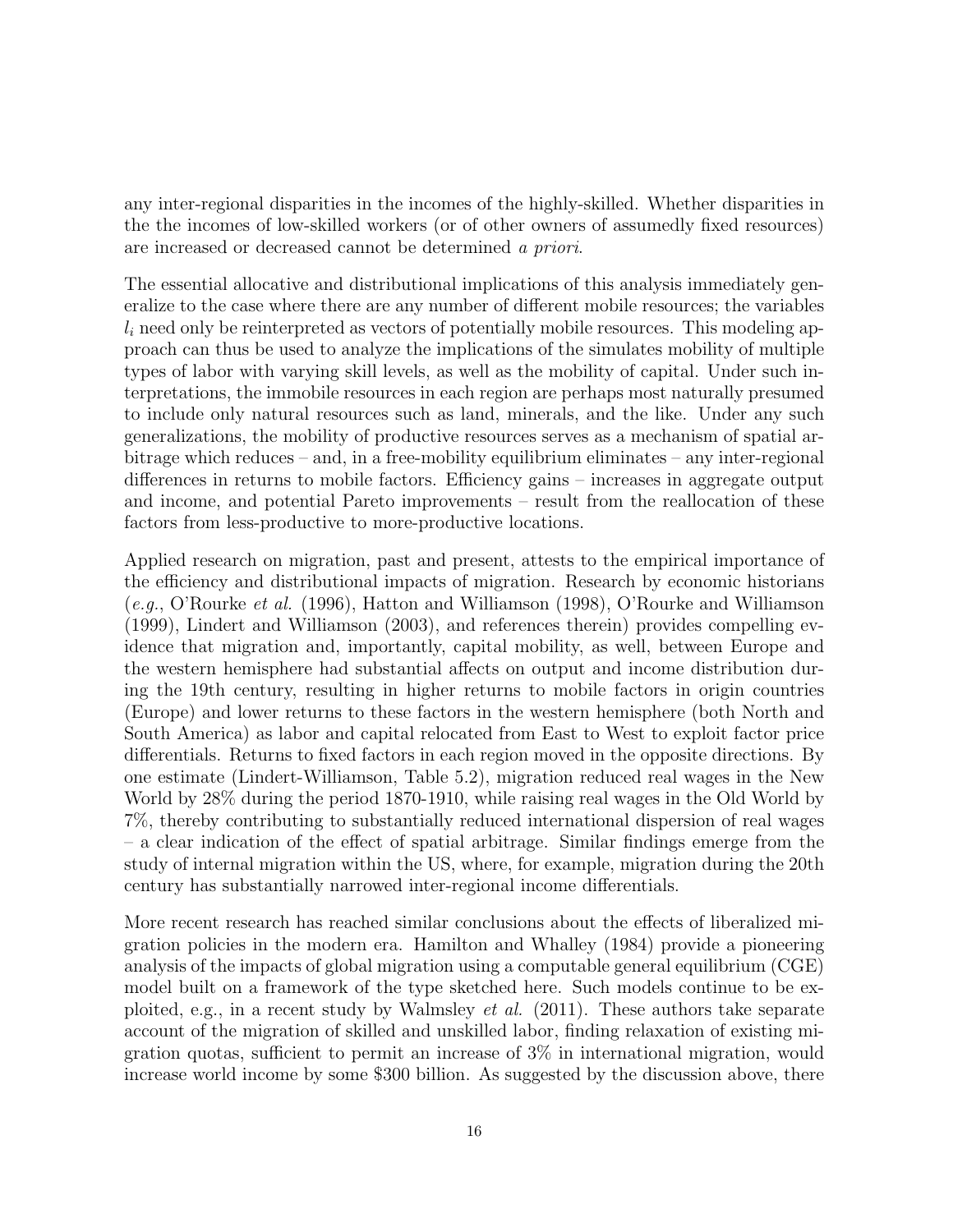would be both gainers and losers from such a policy change, both among workers and on the part of owners of nonhuman resources.

#### 3.2 Analysis of Fiscal Policies

Using the basic model outlined above, it is easy to see how factor mobility can significantly affect the assessment of public policies, particularly those that directly or indirectly redistribute incomes. As already observed, migration may exacerbate or diminish earnings or income inequality within and among regions, which means that the normative desirability or political pressure for redistributive policies may increase or decrease when one or more productive resources are mobile. In addition to these possible effects on the "benefit" or "demand" side of redistributive policy, however, factor mobility also influences the "cost" side. In particular, as has been amply discussed in the now-ample literature on fiscal competition, "decentralized" redistributive policies – affect the allocation of mobile resources and raise the cost of taxes imposed upon, and of transfers granted to, mobile factors of production.

This is most easily demonstrated in the case where regions are "small" relative to external markets for mobile resources, that is, where migration or other resource flows into or out of a single region have only negligible impacts on net factor returns. Figure 7 depicts the demand for a factor of production in a region i that is initially endowed with  $l_i$  units of labor, and in which the equilibrium (gross) wage, in the absence of labor mobility, is  $\bar{w}_i$ . Suppose that tax/transfer policies in this region are determined by a regional government that can tax or subsidize either labor or the other fixed factors in the region. In this case, given the strong simplifying assumptions that there are no labor/leisure, consumption/savings, or other behavioral margins that can affect factor supplies, any taxes or transfers, such as a tax on labor that finances subsidies to immobile resource owners, are purely lump-sum in nature. For instance, a tax on labor of the amount  $t_i$ would simply reduce net wage incomes by that amount per unit, or by  $t_i\overline{l}_i$  in aggregate, the amount of tax collected, which could then be used to finance a subsidy to immobile factor owners of that amount. By contrast, suppose that labor is freely mobile and that the net income of workers in external markets is unaffected by any policy changes, and any ensuing factor movements, in region i.

The situation changes completely, however, when labor is freely mobile. Now, a tax on labor cannot depress the equilibrium net income of workers; rather, the gross wage must rise sufficiently to offset the tax, leaving the net income of workers unchanged. The new equilibrium labor stock  $l_i(t_i)$  is implicitly defined by the arbitrage equation

$$
f_i'(l_i) - t_i = \bar{w} \tag{3}
$$

where  $\bar{w}$  is the external net return to labor. As shown in Figure 7, which, illustratively,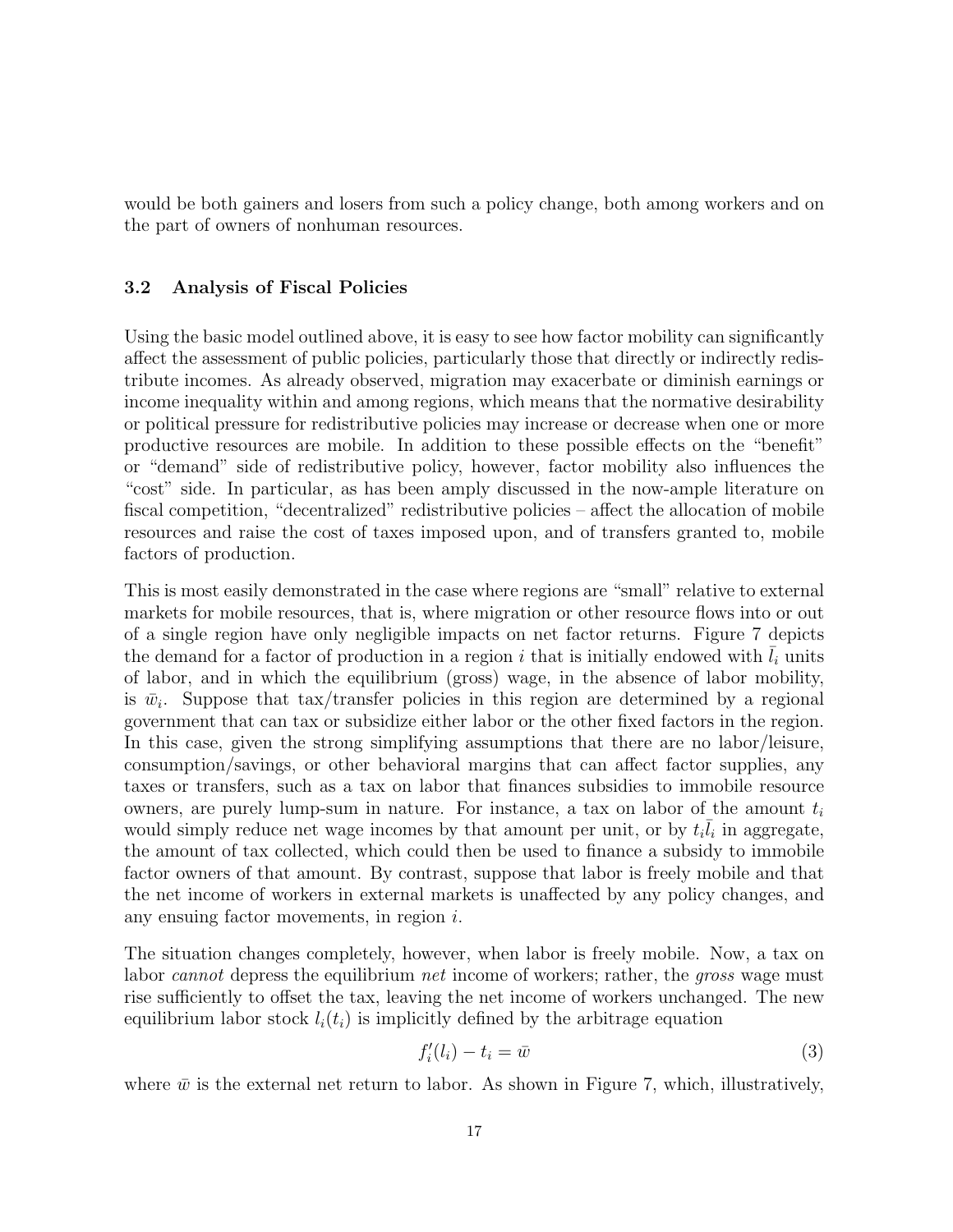assumes that  $\bar{w}_i = \bar{w}$ , the impact of the tax on labor is to reduce the equilibrium labor force to  $l_i(t_i)$ . The tax on perfectly mobile labor does still produce tax revenues, equal in amount to  $t_i l_i(t_i)$ . If these revenues are transferred in lump-sum fashion to the owners of immobile resources, the net effect of the tax/transfer policy is to reduce total employment, output, and income in region  $i$ , to raise the gross earnings of labor, to reduce the *gross* earnings of immobile resources (by the amount  $(\bar{w}_i + t_i) b d \bar{w}_i$  in the figure), and to reduce the *net* incomes of the owners of immobile resources (by the amount *bcd* in the figure).

![](_page_20_Figure_1.jpeg)

Figure 7

All of these results are standard and fairly well-known. They have potentially far-reaching implications. For instance, they appear to imply that mobility can completely reverse the fiscal incidence of redistributive policies: when labor cannot move, the owners of other fixed resources benefit from transfers financed by taxes on labor, while workers are harmed, whereas the workers completely escape the incidence of such taxes when they are freely mobile, and the recipients of transfers end up worse off, on net, as a result of these policies. Labor mobility can thus have a decisive impact on the normative desirability of such policies. Furthermore, from a political economy perspective, the alignment of political interests in support of or opposition to redistributive policies can likewise be extremely sensitive to the mobility of labor, or, for that matter, of any other productive resources.

#### 3.3 Some Limitations of the Analysis

Carefully interpreted, the model presented in Section 2.2 offers important economic insights. Explicitly or implicitly, it underlies a substantial body of theoretical, empirical,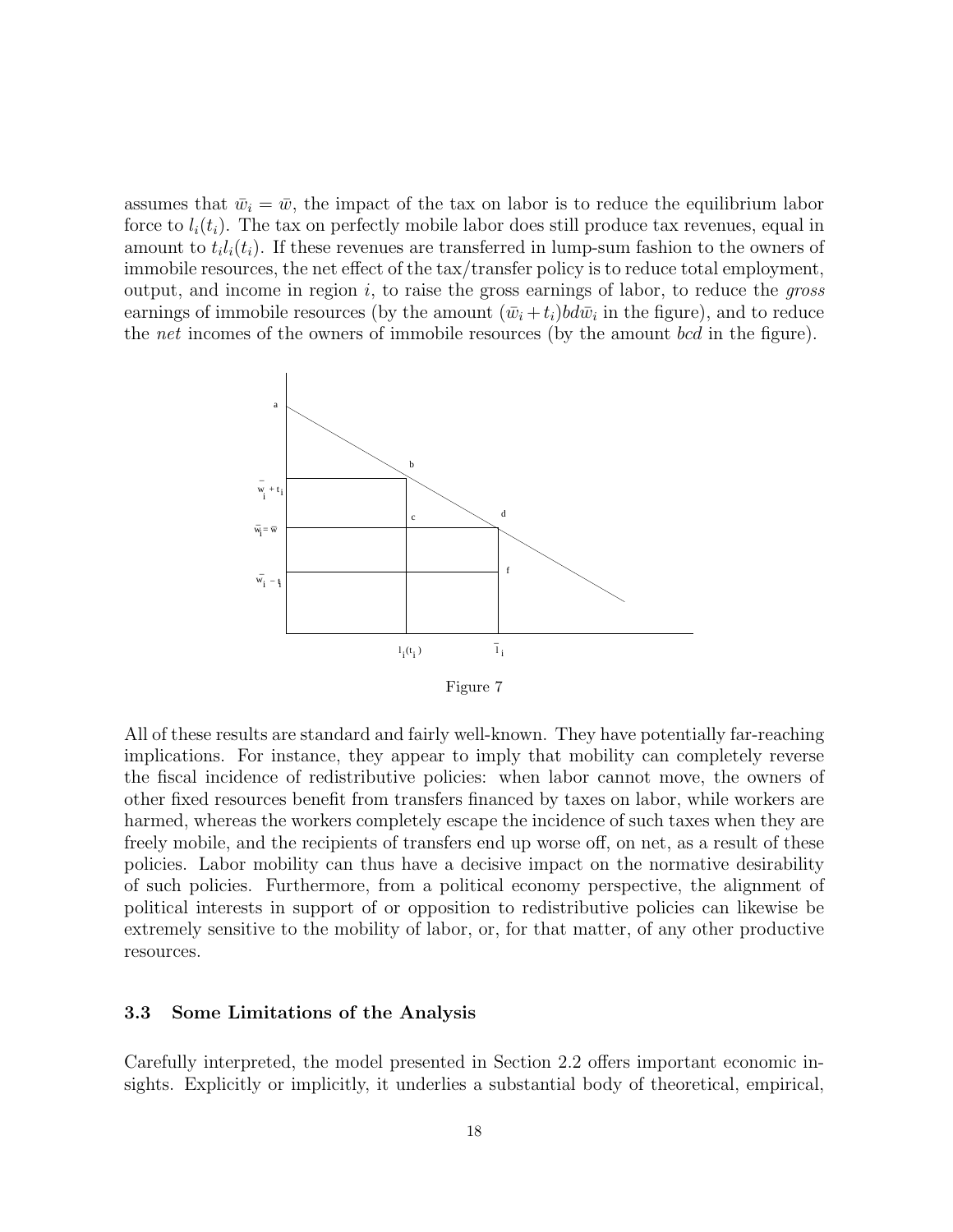and policy analysis on factor mobility.

On the other hand, depending as it does on standard concepts of market equilibrium, and lacking any explicit reference to time, it is probably best viewed as a model of *long-run* equilibrium with factor mobility. Such a concept of the long-run or stationary equilibrium distribution of population or other productive resources can be invaluable in providing a point of reference. Strictly speaking, however, a model of the long run equilibrium allocation of mobile human and nonhuman resources is not a model of factor movement as such, that is, of migration or investment flows. It is, rather, a model of the long-run determination of equilibrium factor *stocks*.

In a hypothetical world where mobile resources could be reallocated almost instantly, it might be appropriate to focus almost entirely on "long run" equilibria, since "short run" phenomena like factor movements would be almost unobservable. However, it is abundantly evident that spatial reallocations of labor and capital do not occur instantaneously. Equilibrating net flows of migration from low-wage to high-wage regions, even if not obstructed by policy barriers, often take place over periods of many years, and even of many decades, indicating that arrival at the "stationary" equilibrium implied by (2), in an economy with no public sector, and by (3) in an economy with fiscal policies, is, in practice, far from immediate. As a corollary, it follows that any inflows or outflow of mobile factors to favorable or unfavorable changes in policies, such as tax reductions or increases, should not be expected to take place instantly, but rather over comparably long intervals of time.

Thus, it appears that the empirical and policy relevance of "fiscal competition" for productive resources cannot properly be assessed without taking explicitly into account the intertemporal dimension of factor mobility. Furthermore, it is surely the case that the "degree of factor mobility" is not always and everywhere the same. The movement of labor and capital in a modern economy with advanced technology and communications is at least potentially far easier than was true in the 19th century or in still earlier eras. For the purposes of empirical and policy analysis, how can the "degree of factor mobility" be determined? Today, highly liquid financial assets can move around the globe with little more than a mouse click. People – especially top managers, athletes, entertainers, and others with similar incentives – can travel the globe with comparative ease, residing and working in many widely dispersed locations over the course of a single year. By any reasonable metric, such resources are "highly mobile". The circumstances facing less skilled and lower-income workers in developing countries today are not equally conducive to such mobility, although, over long intervals of time, such workers are drawn to higherwage regions within their own countries or abroad, just as in past historical experience. Without an analytical framework that can distinguish among such varying degrees of mobility, the efficiency, distributional, and policy implications of factor mobility cannot readily be discerned.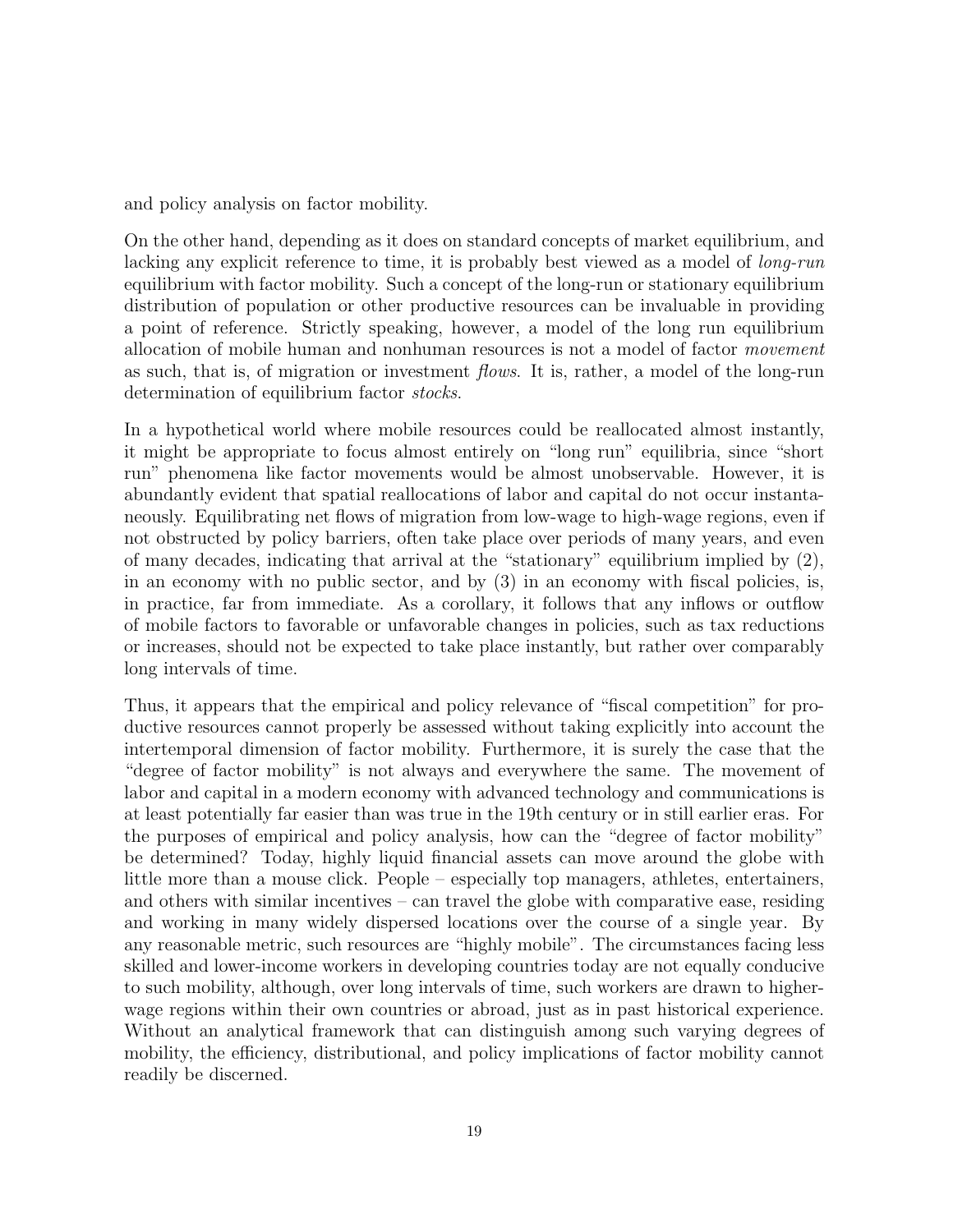### 4 Fiscal Treatment of the Highly-Skilled in a Dynamic Context

### 4.1 A Model of Dynamic Factor Adjustment

Motivated by the foregoing discussion, the present section outlines an explicitly dynamic model of factor mobility. In this model, which builds upon and applies an analytical presented elsewhere (Wildasin (2003a, 2011), productive and potentially mobile resources are utilized in a single small, open economy, which might be the economy of a nation, a state or province, or of a single metropolitan area or city. This model specifically postulates that there are two potentially mobile factors of production and one immobile factor of production. These resources may enter or exit the small economy, but do so subject to costs of adjustment. Specifically, as in standard dynamic models of investment, movement of resources takes place over time, that is, as *flows*, the effect of which is to augment or diminish, gradually, the stocks of productive resources in the local economy. As in Section 2, the assumption that the local economy is "small" means that movements of resources and of goods and services into or out of the local economy have only negligible impacts on the prices or net returns of these commodities in external markets.

The adjustment of local factor stocks is assumed to be compatible with optimizing decisions by perfectly competitive firms in the local economy, who choose levels of employment of productive resources in such a way at to maximize the present value of their profits. These decisions are affected by local tax and transfer policies, summarized, in simplified form, as net fiscal burdens, positive or negative, imposed upon the owners of each type of productive resource. When local fiscal policies change, as for instance by the imposition of higher taxes on a mobile resource, the profit-maximizing equilibrium stocks of mobile resources change, with long run effects that are essentially as outlined in the static model of Section 2. However, as noted, the adjustment of factor stocks is costly – in particular, it is assumed that adjustment costs are increasing and convex functions of the rate of inflow or outflow of resources. This means that it is not optimal to adjust factor stocks immediately in response to changes in policy. Rather, in equilibrium, the dynamic response to policy changes takes place over time. If the costs of adjustment rise at a sharply increasing rate with larger flows of resources into or out of the local economy, adjustments will take place over longer periods of time so as to take advantage of the lower costs associated with slow adjustment, whereas adjustments will occur more rapidly if marginal adjustment costs increase only slowly. In short, productive resources in this model can be "highly mobile" or "relatively immobile", depending on the adjustment cost technologies that determine adjustment costs.

But adjustment cost technologies are not the entire story of dynamic adjustment. When multiple resources are used together in the production process, the profit-maximizing levels of each are simultaneously determined. For example, if the local production process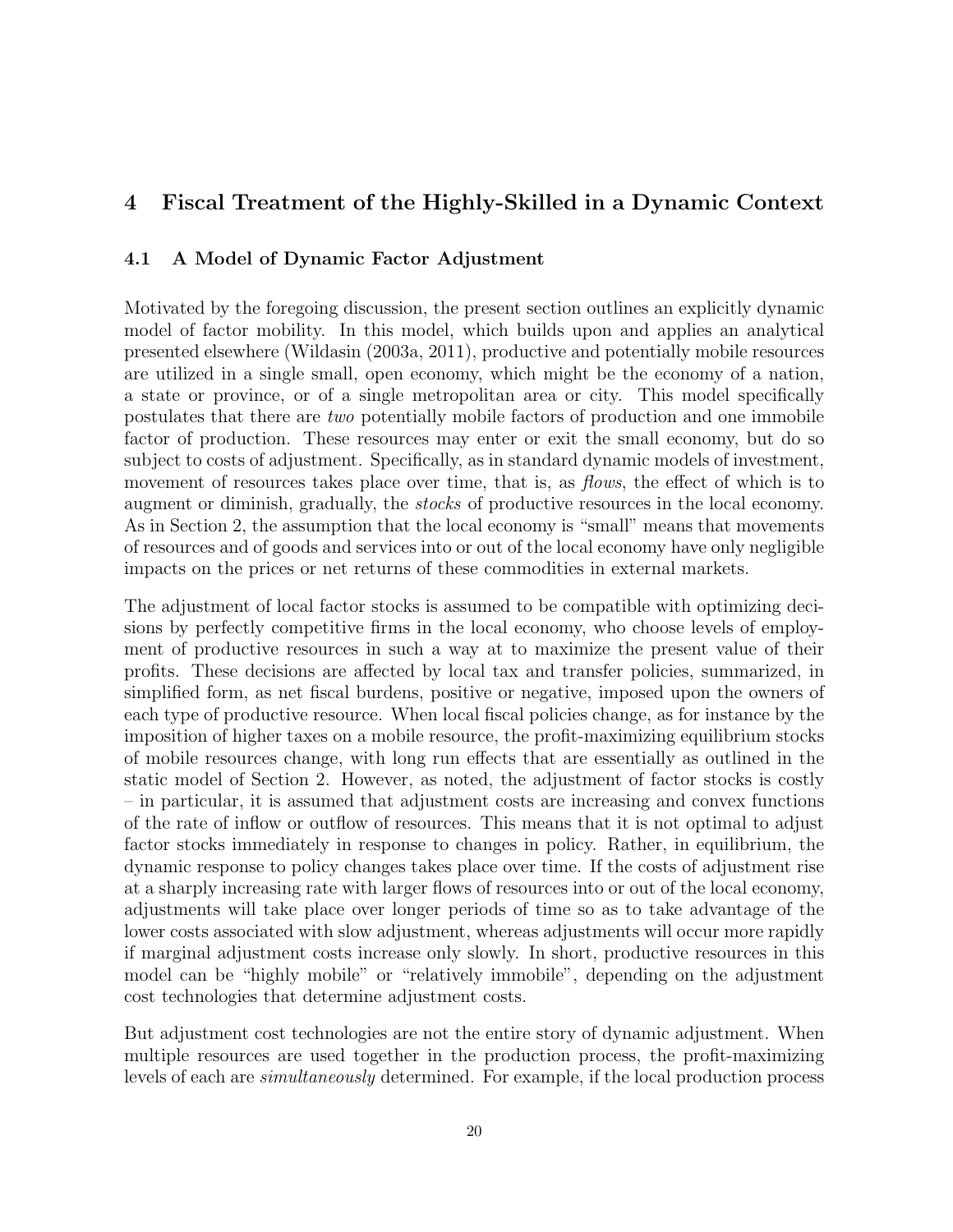involves the use of highly-skilled workers, capital, and low-skilled workers, the demand for each of these inputs will depend on the availability of the others. Although many different types of production relationships are possible, it is empirically reasonable to suppose that broad aggregates of inputs are complements in the production process, in the sense that the productivity of and (inverse) demand for any one input, like skilled labor, is increased when combined with large amounts of unskilled labor and capital. This is certainly true for standard production functions like the Cobb-Douglas or CES; in the latter case, the degree of substitutability among inputs, as measured by the elasticity of substitution  $\sigma$ , can vary from zero – the "Leontief" case where all inputs must be used in strictly fixed proportions, and isoquants are L-shaped – to infinity, a limiting case in which changes in factor proportions have negligible impacts on marginal products – the case of linear isoquants. In all intermediate cases, including the Cobb-Douglas, for which  $\sigma = 1$ , an increase in any one input raises the marginal productivity of others.

To see the importance of substitution in production for the dynamic adjustment of factor stocks, consider the polar case where  $\sigma = 0$ . In this case, factor proportions must always remain constant. This means that if one resource moves into or out of the local economy, other resources must do so as well, and at the same rate, so as to maintain rigidly fixed proportions in production, regardless of the adjustment costs for individual inputs. Indeed, if there is one fixed and immobile resource in the local economy, as is assumed in the model used here, no dynamic adjustment of factor stocks is even possible, regardless of adjustment costs. In terms of the static model outlined in Section 2, the case of fixed factor proportions corresponds to a marginal productivity  $f_i'(l_i)$  for a potentially mobile resource that falls to zero if  $l_i$  increases at all, or that rises beyond bound if  $l_i$  falls at all, corresponding, in Figures 6 and 7, to perfectly inelastic demand curves for the mobile resource. In this extreme case, factor proportions, and factor stocks, are fixed for all time, and local policies can have no possible effect on them. At the other extreme, when factors are infinitely substitutable, any mobile resources can can adjust completely independently of any other. This corresponds, in Figures 6 and 7, to the case of a perfectly elastic demand curve, i.e., to the case where  $f_i(l_i)'$  is fixed by technology, irrespective of the value of  $l_i$ . In this case, taxes or subsidies on any one factor of production will have no impact on the demand for or employment of any other factor of production. In intermediate cases, such as the Cobb-Douglas case where  $\sigma = 1$ , stocks of productive resources adjust simultaneously, but not in fixed proportions, and the speed with which each adjusts depends on both its own adjustment costs and on the costs of adjusting other inputs.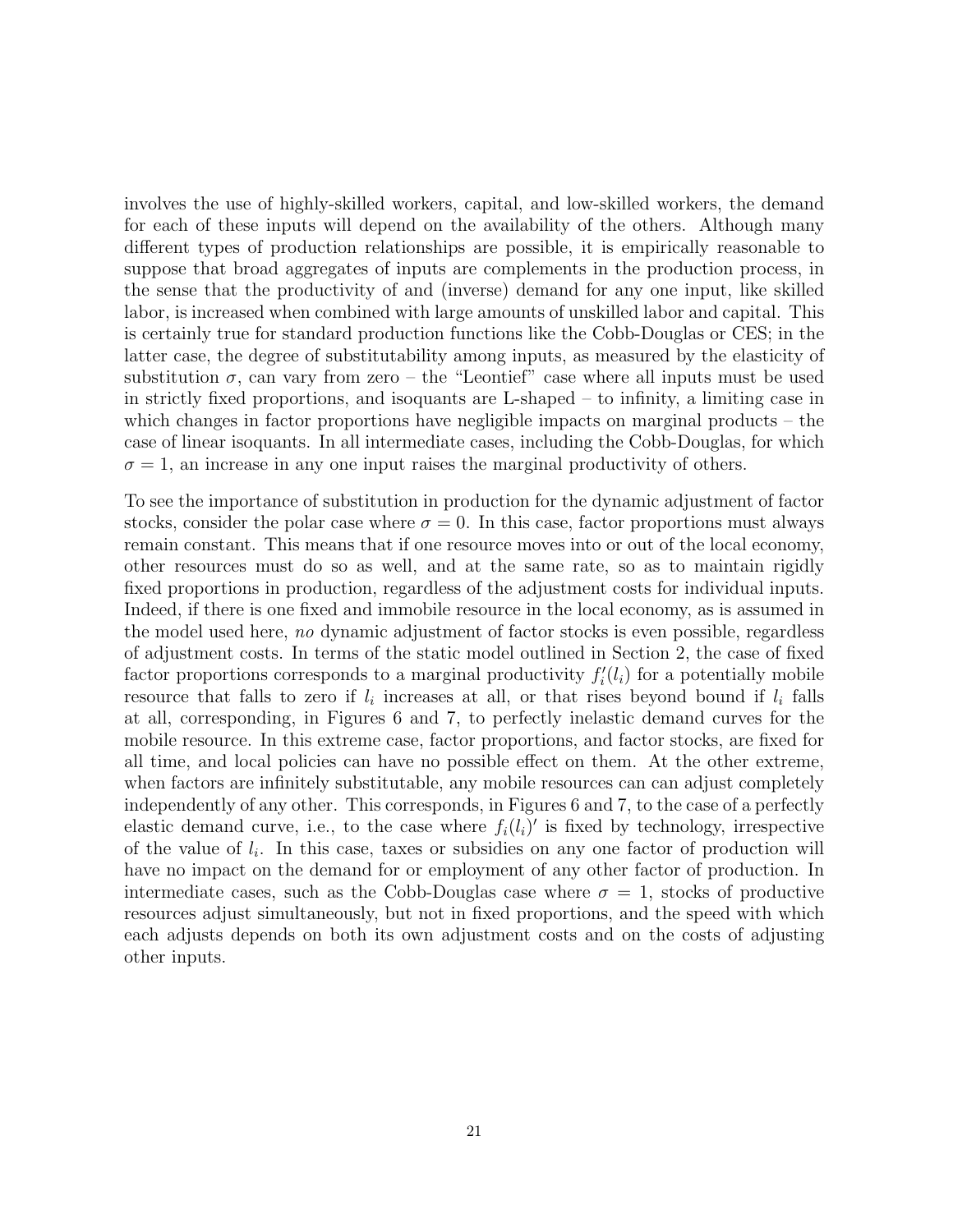#### 4.2 Redistributive Transfers Financed by Taxes on Mobile Labor and Capital

Although this basic modeling framework is open to multiple applications, let us consider here what it may imply about the competition for highly-skilled labor. In this simple model, different factors of production are distinguished only by their degree of mobility, and the shares of income that they receive. Suppose, then, that there are three broad aggregates of inputs: the highly-skilled, capital, and a third aggregate interpreted to include low-skilled workers and any other productive inputs. Suppose that capital and highly-skilled labor are potentially mobile, while low-skilled labor and other productive inputs, such as land, minerals, or other natural resources, are completely immobile.<sup>8</sup> Suppose also that the government in this jurisdiction uses tax and expenditure policies that redistribute income from highly-skilled labor and from capital toward low-skilled labor. What are the allocative and distributional consequences of changes in these policies? Specifically, when the magnitude of redistributive taxes and transfers go up or down, what are the effects on investment flows and on the migration of the highly skilled? How do these effects depend upon the "degree of mobility" of these resources? What are the effects of such redistributive transfers on the distribution of income in the local economy, and how do these effects change over time?

To explore these questions, assume that the local economy is initially in a long-run or stationary equilibrium. In order to quantify the impacts of changes in government policies, it is necessary to specify crucial parameters of the model, including the local elasticity of substitution in production, the parameters that govern the adjustment costs for skilled labor and capital, the shares of income that accrue to each of the three factors of production. As a benchmark case, let us suppose that unskilled and skilled labor each initially receive 40% of aggregate gross income, with capital receiving the remaining 20%, and that the elasticity of substitution among all inputs is 1, as is the case if the production technology locally (i.e., in the neighborhood of the initial long-run equilibrium) corresponds to the Cobb-Douglas case. The assumption that the skilled labor share of aggregate income, or of half of all earnings, means that "skilled labor" corresponds approximately to the workers who, in the US economy, would constitute approximately the top 15-20% of earners, depending on the year of observation (see Piketty and Saez (2003)), with the remaining half of earnings accruing to the lower 80-85% of earners, designated here as "unskilled". If applied to economies with a lower degree of earnings inequality in the US, the "skilled", in the following calculations, would correspond to a somewhat larger fraction of total earners.

The adjustment cost parameters are not of intrinsic interest in themselves, but can be selected so that the speeds of adjustment of skilled labor and capital – measured, in the

<sup>8</sup>Obviously, other interesting specifications are possible, and some are investigated in other research – see Wildasin (2011b).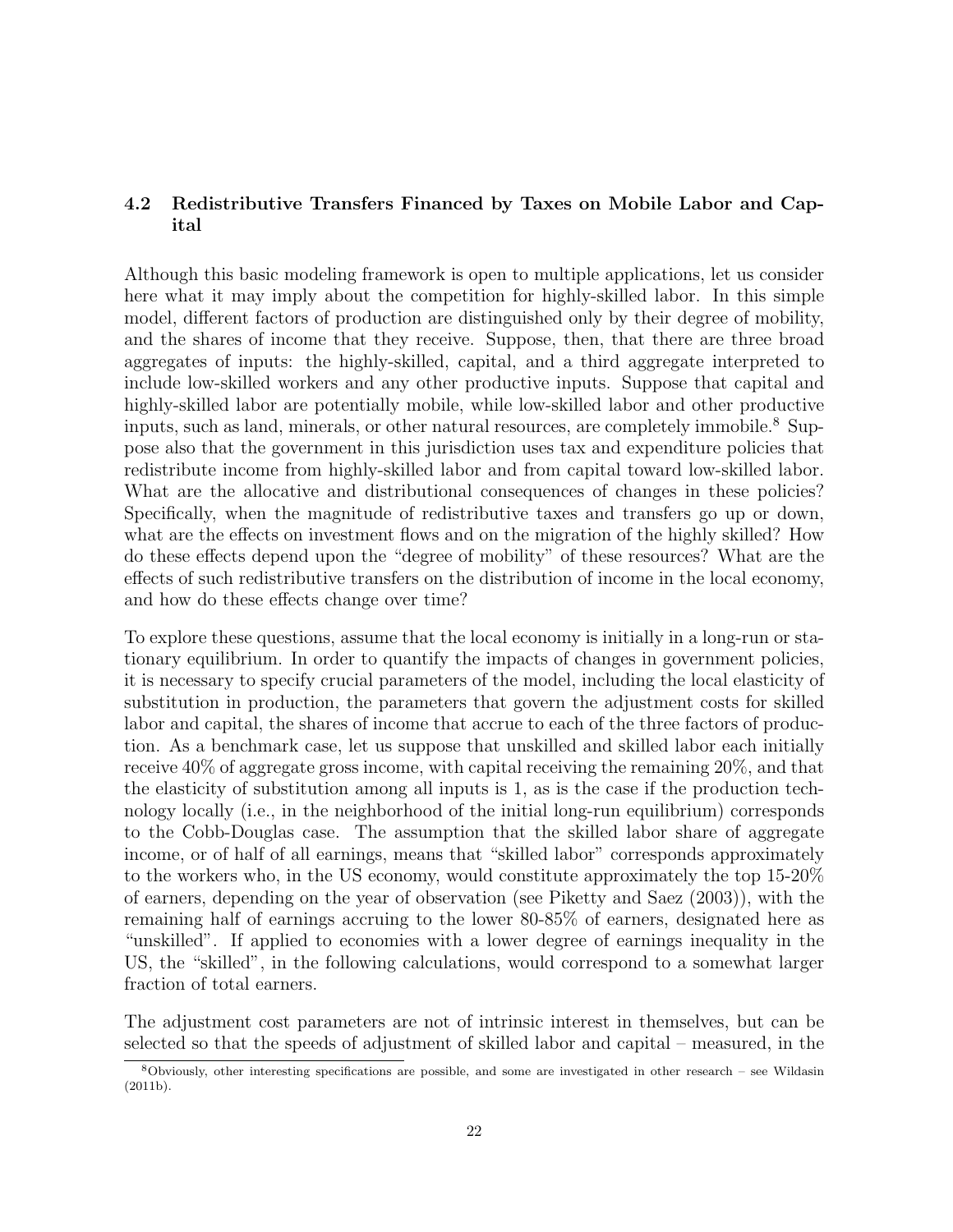model, by the half-life of the adjustment process – correspond to empirically relevant values. To begin with, let us suppose that these parameters are such that the stock of skilled labor completes half of its adjustment, in response to a perturbation, in 5 years, and that the half-life of capital stock adjustment is only 2 years. The sensitivity of the results to variations in these parameters is of interest and is discussed further below.

In order to insure that policy changes are feasible, the government is assumed to be able to borrow or save at a fixed interest rate, and that it must balance its budget in present value terms. The interest rate  $r$ , which is also the interest rate at which households and firms are assumed to be able to borrow and save, is fixed at  $3\%$ . Let  $\tau_1$  denote the net fiscal burden on skilled labor, let  $\tau_2$  denote the net fiscal burden on capital, and let the stocks of skilled labor and capital at time t be denoted by the vector  $k_t \equiv (k_{1t}, k_{2t})$ . These net fiscal burdens, like the variable  $t_i$  appears in (3), represent the flow of all taxes paid by these factor owners, net of any cash or in-kind transfers, and net of the value of any monetized benefits from public goods or services that they may receive.<sup>9</sup> The government budget constraint, in present-value terms, then requires that the total amount of net transfers to unskilled workers, T, must satisfy the condition

$$
\int_0^\infty T e^{-rt} dt = \int_0^\infty (\tau_1 k_{1t} + \tau_2 k_{2t}) e^{-rt} dt \tag{4}
$$

Without loss of generality, the initial values of skilled labor and capital are each set equal to one, as is the initial value of aggregate output and the aggregate amount of gross income. As initial values, let us assume that  $\tau_1 = .1$  and that  $\tau_2 = .05$ ; given the assumed factor shares, these values correspond to tax rates of 25% on factor incomes. Note that these should be understood as *average* effective tax rates, not marginal rates. Furthermore, they should be interpreted as *net* of the value of benefits received by taxpayers, and, in addition, they should be viewed as effective average "lifetime" net fiscal burdens. Obviously, without a much richer model that can accommodate life-cycle earnings growth, retirement, wealth accumulation, family formation and dissolution, and intergenerational linkages, including inter vivos transfers in cash and in kind, the treatment of tax and transfer policies is inevitably quite simplistic.

Using results developed elsewhere, $10$  and using the parameter values specified above, one can calculate the dynamic impacts of policy perturbations on the equilibrium stocks of skilled labor and capital. From this, it is then possible to determine the dynamic effects of policy perturbations on both gross and net returns to all factors of production. Suppose, for instance, that the government raises the tax burden on skilled labor, starting from the initial stationary state. A one-unit increase in this burden triggers a dynamic adjustment

<sup>9</sup>This abstracts from the possibility of differential valuations of public goods and services by different factor owners. The model also does not explicitly allow for benefits from purely public or non-congestable public goods and services, focusing instead on the empirically more relevant case where government expenditures finance programs for which benefits must be divided among beneficiaries.

<sup>10</sup>Specifically, see equations (22) in Wildasin (2011a).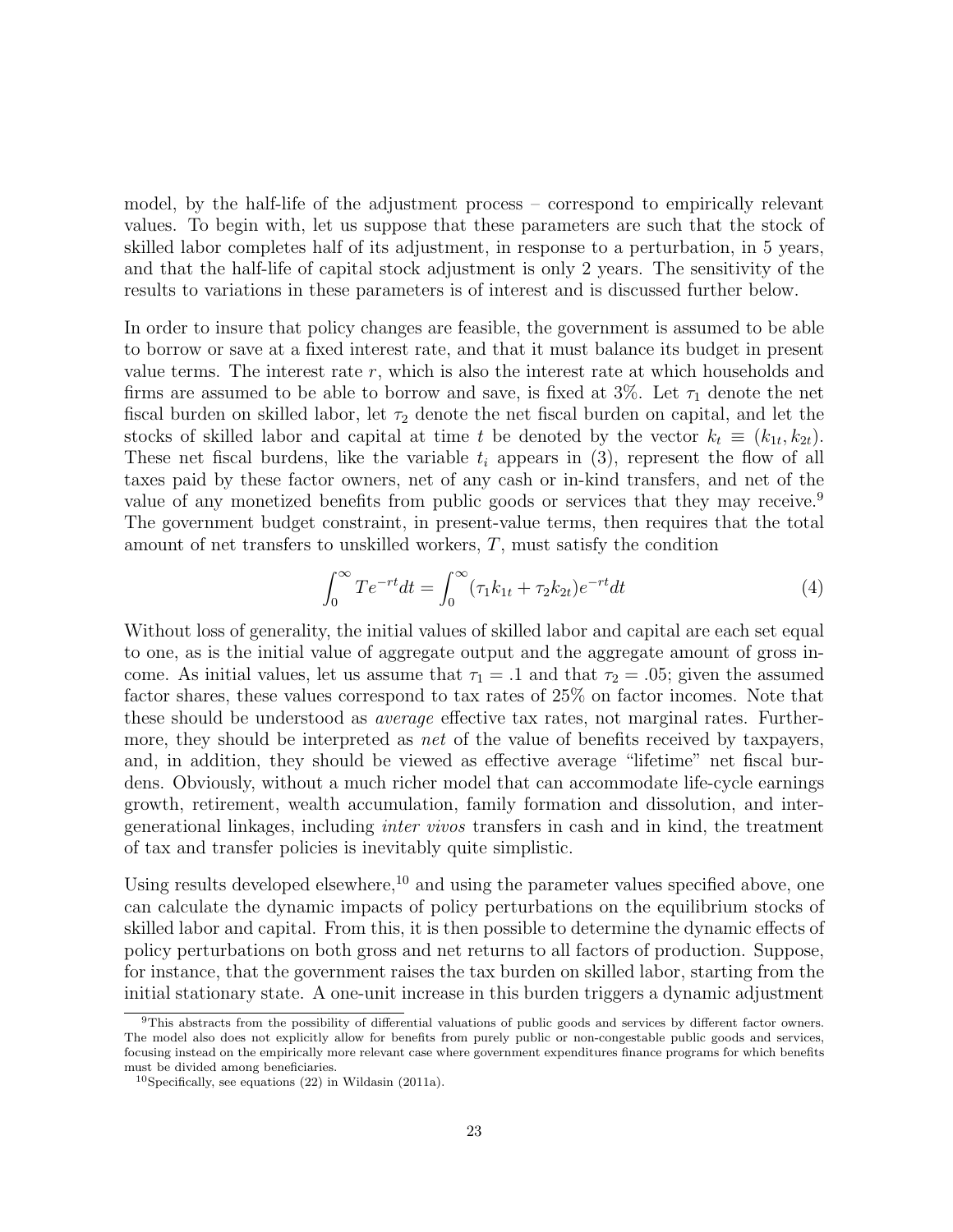in which both skilled labor and capital are diminished gradually over time, as shown in Figure 8. The fact that both of these factors are affected by a change in the tax on skilled labor reflects the fact that both are used simultaneously in the production process, and the speeds of adjustment for each, as depicted by the rate at which each factor stock converges (asymptotically) to its new steady-state value are jointly determined and jointly depend on the adjustment cost parameters assumed for each. Note that, as expected, there is almost no instantaneous change in the stock of either skilled labor or of capital: the "short run" impact on factor stocks is negligible, as is the impact on total output and gross income in the local economy.

![](_page_26_Figure_1.jpeg)

Impact of Increased Tax Skilled Labor on Stocks of Skilled Labor and Capital

Figure 8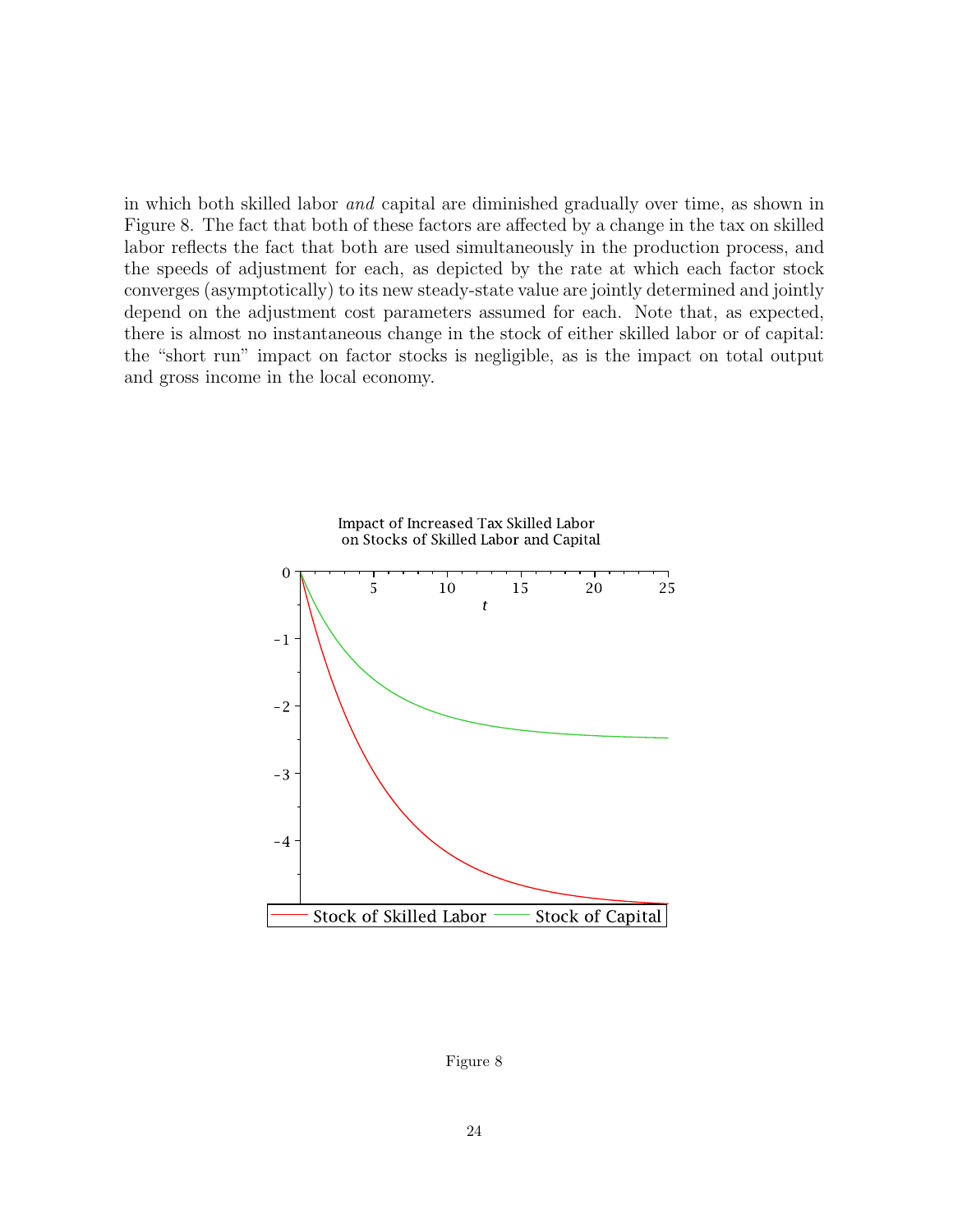With marginal productivity factor pricing, the changes in factor stocks shown in Figure 8 result in changes in the gross (i.e., before tax/transfer) returns to each factor of production. As shown in Figure 9, a higher net fiscal burden on skilled labor is offset by rising gross earnings for skilled workers: as the stock of skilled labor diminishes, its marginal productivity rises. Indeed, because the local economy is small and because skilled workers can obtain a fixed net return in external markets, the stock of skilled labor continues to fall until (asymptotically) the gross-of-tax return rises by 1 unit, that is, sufficiently to fully offset the higher tax. This corresponds to the case in the static model, illustrated in Figure 7, in which the taxed factor is freely mobile, so that its stock falls sufficiently to raise its gross return by the full amount of the local tax. However, this effect materializes only asymptotically in the dynamic model with gradual factor stock adjustments. Note from Figure 9 that in the short run, the gross return to skilled labor is almost unchanged after an increase in  $\tau_1$ , corresponding to the case in the static model in which the taxed factor of production is completely immobile, so that its stock, and its gross return, is unaffected by local taxes and its net return falls by the amount of the local tax.

The dynamic path of adjustment of the gross return to the taxed factor of production thus, in a sense, encompasses both of the polar cases presented in the static model. At the same time, it reveals the limits of that analysis. Strictly speaking, the gross return to skilled labor is unaffected by increased taxes for only an instant; for all time periods  $t > 0$ , the stock of skilled labor is smaller as a result of the increased tax, and its gross return is higher. Furthermore, the increase in the gross return to skilled labor only fully offsets the increased tax as  $t \to \infty$ ; for all finite t, the gross return to skilled labor does not rise sufficiently to maintain the net return at its initial equilibrium level. In this sense, the static model fails to describe the impact of a change in policy for all finite times greater than 0, i.e., almost never.

As Figure 9 also shows, the impact of a change in the fiscal treatment of skilled labor has no long-run effect on the gross return to capital. Since the tax on capital is unchanged, its net return return can only be maintained at its long-run equilibrium value if the gross return is also unchanged. In the intermediate term, however, its gross return rises slightly, the result of offsetting effects as the ratio of capital to unskilled labor falls, while, in this case, the ratio of capital to skilled labor rises.

Finally, it is important to note that the gross return to unskilled workers gradually falls, as the stocks of the two mobile resources gradually decline in response to higher taxation of skilled labor. By the government's budget-balance constraint, unskilled workers benefit from increased transfers to them, at least so long as the effect of the increased tax on skilled workers is to increase total government revenues – which need not always be the case, but is true in the present instance. Figure 9 does not show, however, whether the increase in benefits from public-sector transfers is sufficiently great to offset the reduced gross income accruing to unskilled workers. Indeed, it is not exactly clear how to assess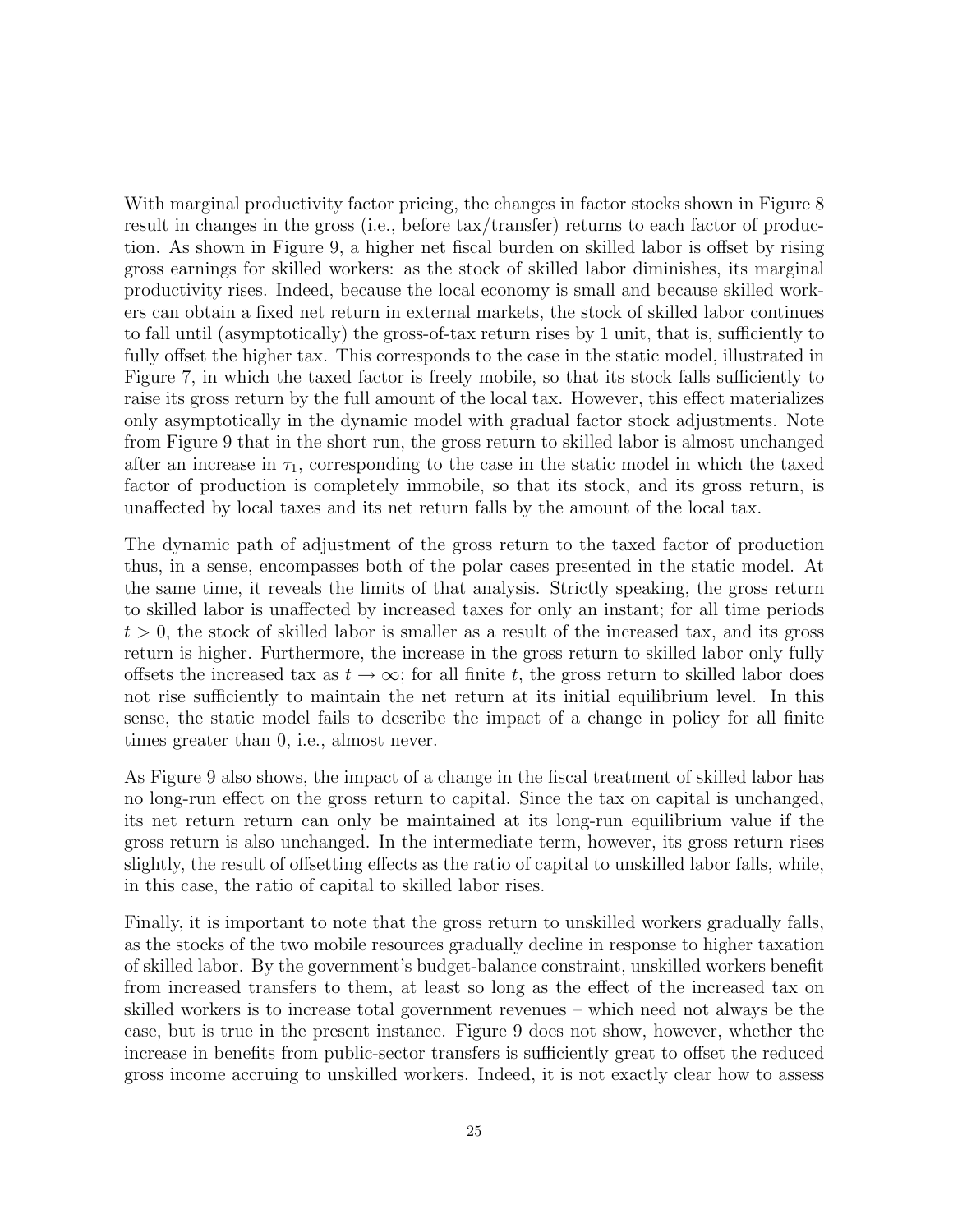the impact of this tax/transfer policy on unskilled workers, since – as is also true for capital owners and for skilled labor – the policy changes the entire time path of factor returns. Since the gross return to unskilled labor is initially unaffected by the policy change, it is clear that higher taxes on the skilled must initially increase the net incomes (i.e., gross earnings plus net fiscal transfers) of the unskilled, but this initial net gain could conceivably be outweighed by subsequent declines in gross earnings.

![](_page_28_Figure_1.jpeg)

#### Figure 9

In order to evaluate the economic incidence of changes in redistributive policies in an intertemporal setting, perhaps the most natural approach is to calculate the present value of the changes in net incomes that they bring about. To put such present-value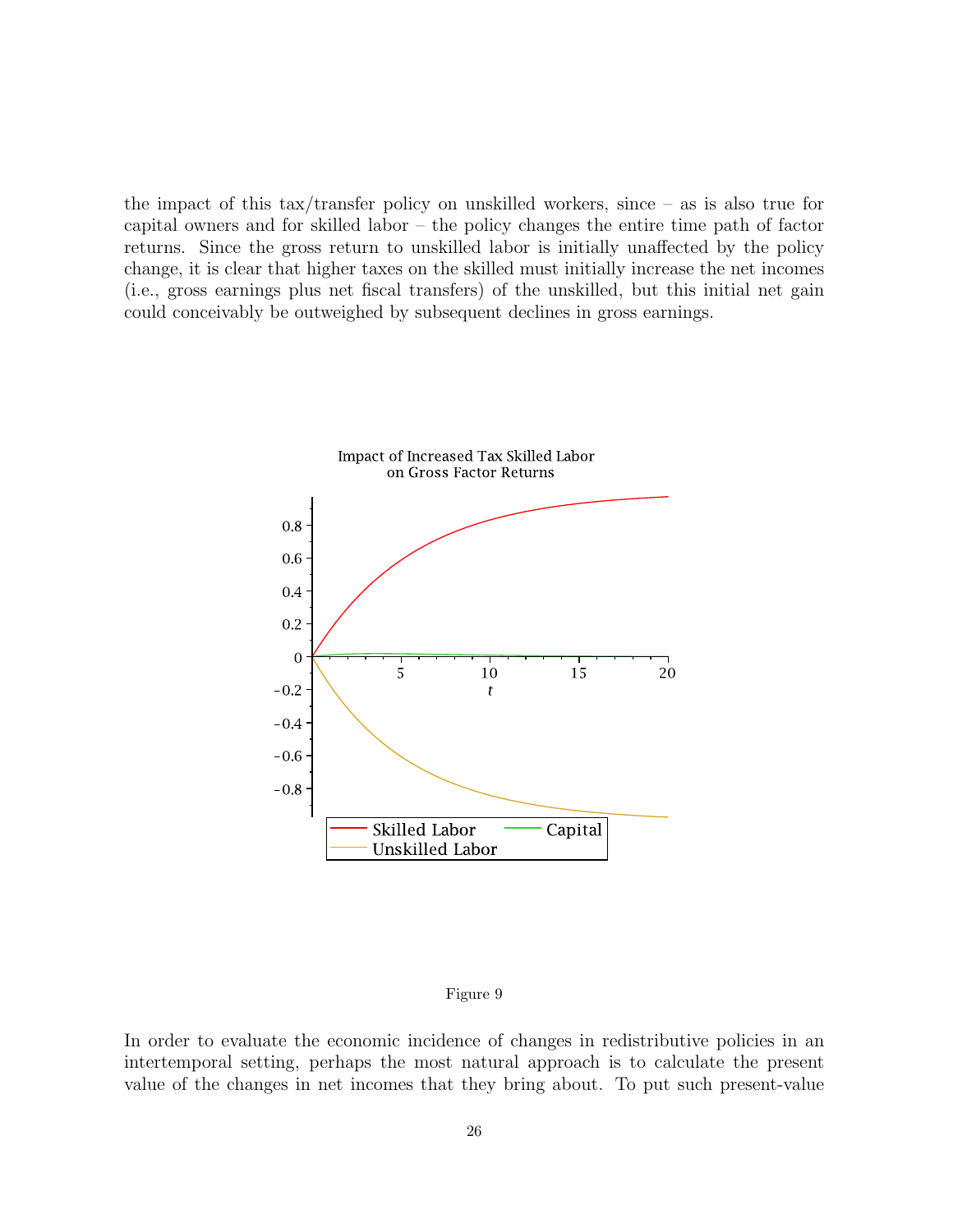changes into proper context, it is helpful to express the magnitude of the policy changes themselves in natural economic units. This can be done by normalizing the size of the policy change so that it raises 1 unit more of tax revenue, in present value terms, or, equivalently, so that it finances a 1 unit increase in the size of transfers to unskilled workers, again expressed in present value terms. Under the parameter values assumed so far, then, a one-unit expansion of redistributive transfers turns out to raise the present value of gross wages for skilled workers by 1.85, and to raise the present value of gross returns to capital by .01. The present value of gross wages of unskilled workers fall by 1.86. The present value of net wages for skilled workers – that is, the increase in gross wages minus the present value of the higher taxes paid by these workers – is -0.31. In other words, skilled workers experience a loss in net incomes, in present value terms, as a result of the imposition of higher taxes. The present-value change in net income for capital owners is just equal to the change in gross income, since their fiscal treatment does not change under this policy intervention. Unskilled workers of course are the recipients of redistributive transfers. However, perhaps surprisingly, unskilled workers are actually made worse off, on net, as a result of the expansion of redistributive transfers, even though they definitely gain from this program in the short run. In present value terms, the losses of gross earnings that they suffer turn out to be larger than the present value of the transfers that they receive, netting out to -0.86. Under the above parameter values, the change in aggregate net incomes for all factor owners, in present value terms, is equal to  $-1.16$  – a substantial loss, equal to more than 100% of the magnitude of additional transfers paid out to the unskilled.

These results are sensitive to the parameter values of the model. For example, unskilled workers definitely do benefit, in present value terms, if the tax rates on mobile factors are smaller – corresponding, say, to an initial tax on skilled workers of  $\tau_1 = .025$ , or a tax of about 6.25% of earnings, and an initial tax on capital of 0. Starting from the initial equilibrium under these tax rates, a one-unit increase in the present value of redistributive transfers raises the net income of unskilled workers, in present-value terms, by 0.036, that is, by about 3.6% of the magnitude of the amount of transfers. This comes at a cost to skilled workers of about 0.16, or about 16% of the magnitude of the transfers undertaken. Thus, even when the size of existing redistributive taxes and transfers are rather modest, the "excess burden" of incremental increases local redistributive policies, i.e., the aggregate net losses that arise because of dynamic factor responses to changes in policy are quite substantial. These are the dynamic equivalents, essentially, to the area bcd in the static analysis displayed in Figure 7.

How would these results differ if mobile factors were "less mobile"? One way to address this question is to examine similar policy experiments while varying the adjustment cost parameters in the model so that skilled labor and capital respond less quickly to policy changes. When this is done so that adjustment speeds are about half as fast, the qualitative results remain fairly similar to those just described, but the results differ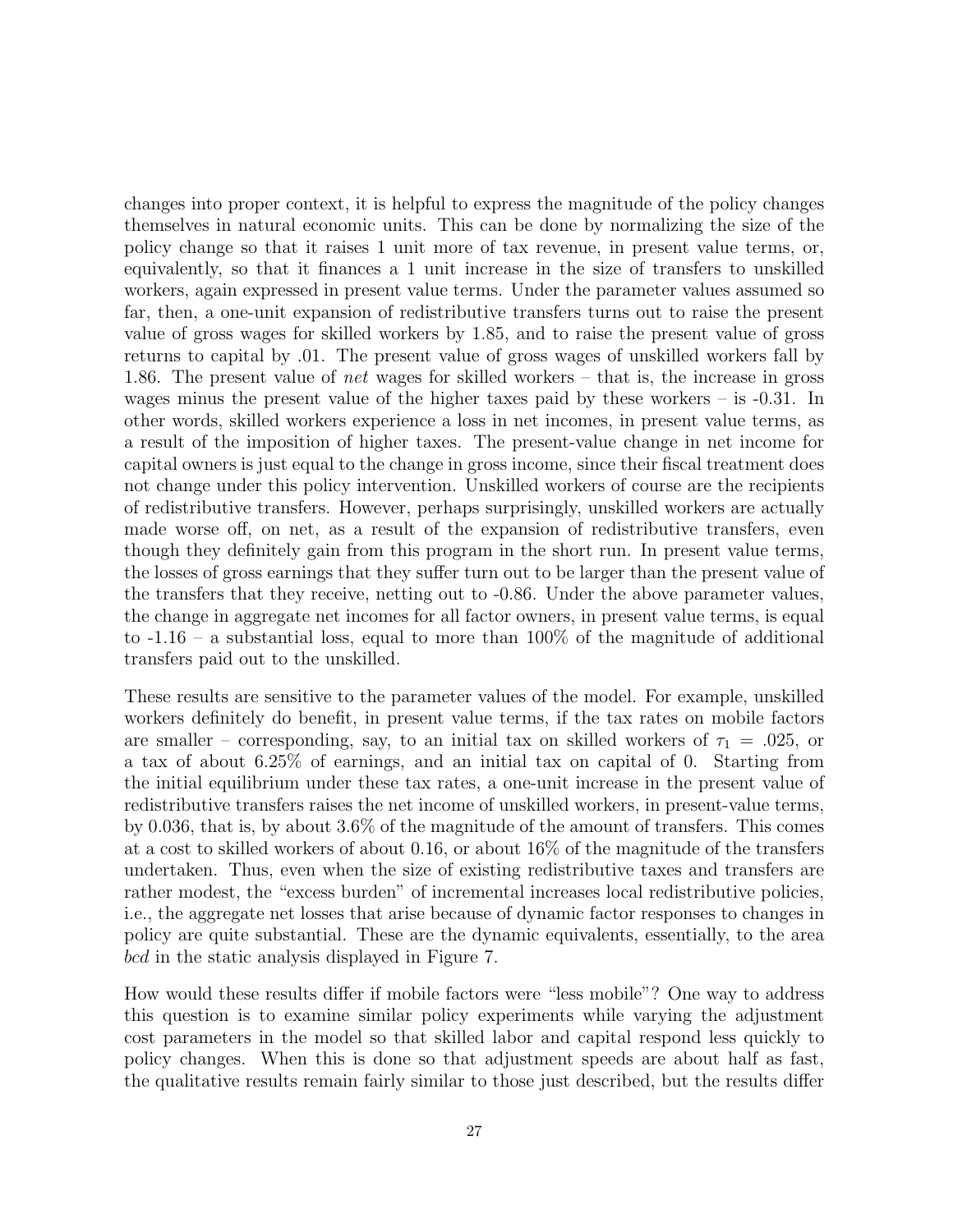substantially in quantitative terms. In particular, unskilled workers are still harmed by redistributive transfers if the initial tax burdens on skilled labor and capital are relatively high ( $\tau_1 = .1$  and  $\tau_2 = .05$ ). With slower adjustment speeds, the net present-value loss to skilled workers from a one-unit expansion in redistributive transfers is larger, at -0.49 (compared to -0.31), while the net loss to unskilled workers is reduced from -0.86 to -0.34, with an aggregate net loss of -0.84. In other words, the taxpayers (the skilled) are harmed more by higher taxes when they are less mobile. The recipients of redistributive transfers are still harmed, but not as much. When redistributive policies are initially smaller ( $\tau_1 = .025$  and  $\tau_2 = 0$ ), the harm to skilled workers from an incremental increase in redistributive transfers only amounts to 29% of the increase, while unskilled workers, the recipients of these transfers, experience a net gain equal to 19.7% of the transfers. The net loss of income to all factor owners is now just 10% of the increase in transfers.

As a third and final case, if the mobility of skilled labor and capital is reduced still further, so that the half-life of the response to a change in policy rises to about two decades, the results change again, and in the same direction. Now, unskilled workers benefit, on net, from an incremental increase in redistributive transfers, even when the initially given fiscal burdens on skilled labor and capital are relatively high ( $\tau_1 = .1$  and  $\tau_2 = .05$ ): per unit increase in program size, unskilled workers enjoy a net gain in real income of 0.19, while skilled workers suffer a loss in real income of 0.72. The reduction in aggregate net income falls to just 0.50. If the initial size of the redistributive program is twice as large, however, corresponding to values of  $\tau_1 = .2$  and  $\tau_2 = .1$ , the distortionary effects of the program rise once again and the present-value net income change for unskilled workers, once again, becomes negative.

#### 4.3 Policy and Political Economy Implications

Although the preceding calculations are based on a highly stylized model, they at least serve to illustrate some of the policy tradeoffs involved in the formulation of tax and transfer policies when households at the upper end of the earnings distribution – the highly skilled – are potentially mobile. Most fundamentally, the analysis shows how important it is to take into account the fact that although stocks of productive resources do adjust to changes in real incomes via migration and investment flows, they do so only gradually. One must therefore distinguish between the "short-run", "long-run", and "intermediate-run" impacts of such policies. The comparative statics analysis outlined in Section 3.2 provides key insights into the short- and long-run effects of policy changes, but it cannot capture the "intermediate" impacts – those that begin immediately after a policy change is initiated, and that only die away asymptotically.

In the early stages of an expansion of redistributive transfers, those who are taxed more heavily – the highly skilled – are sure to suffer a loss in net income, and those who receive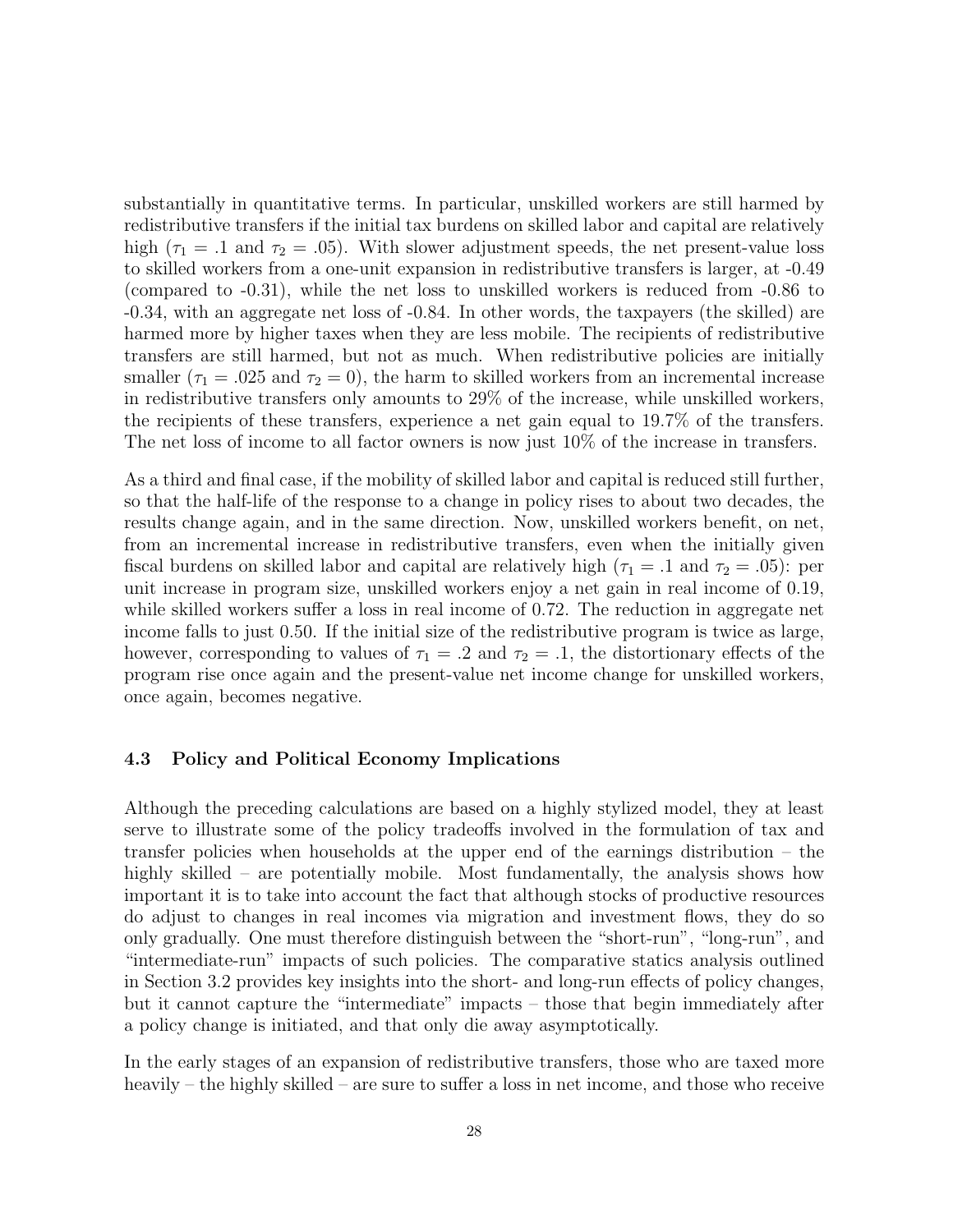larger transfers – the unskilled – are sure to be better off. In the late stages, reductions in the stock of skilled labor and capital raise the gross returns to these factors, while depressing the gross return to unskilled labor. This means, of course, that the underlying distribution of gross income becomes more unequal as a result of the policy change, and that the distribution of net income, even if more equal, does not shrink by the full magnitude of the redistributive transfers themselves.

To assess the full impact of the policy over its entire time horizon, it is necessary to add up changes in real incomes at different points in time. Calculating the net present value impacts of incremental changes in redistributive policy shows that the harm inflicted on highly skilled workers and the gains enjoyed by unskilled workers are sensitive both to the speed of dynamic factor adjustment and to the initial scale of existing policies. With relatively rapid factor adjustment responses, in fact, unskilled workers actually suffer losses in the present value of net incomes, as losses in gross earnings are less than fully offset by higher transfer payments. These losses are particularly severe in the case of incremental expansions of policies that are initially already highly redistributive. Such relatively rapid responses are to be expected when regions are highly integrated with external markets, as is the case, for example, for US states. Slower adjustment speeds are more likely, on the other hand, at the international level. When skilled labor and capital respond only very slowly to policy changes, such as might have been the case in, say, the middle decades of the previous century, the distributional impacts of changes in policy are significantly affected. When those who finance redistributive transfers are relatively immobile, gross factor prices do not change rapidly in an unequalizing direction, so that the net income distribution is narrowed to a greater extent, and for a longer period of time, as compared with the case of high mobility.

Although it is not possible here to discuss in any detail the political economy implications of factor mobility, it should be obvious that the demand for redistributive transfers, and the resistance to heavier fiscal burdens on the part of those with higher incomes, may be quite sensitive to the degree of factor mobility. Explicitly dynamic analysis highlights the differing intertemporal impacts of redistributive transfers and this raises important questions about the extent to which current policies are shaped by agents who may possibly act myopically, especially if those whose future interests are affected by policy are not well represented in the policymaking process.<sup>11</sup>

<sup>&</sup>lt;sup>11</sup>The importance of such dynamic considerations for the analysis of political economy is discussed further in Wildasin (2006).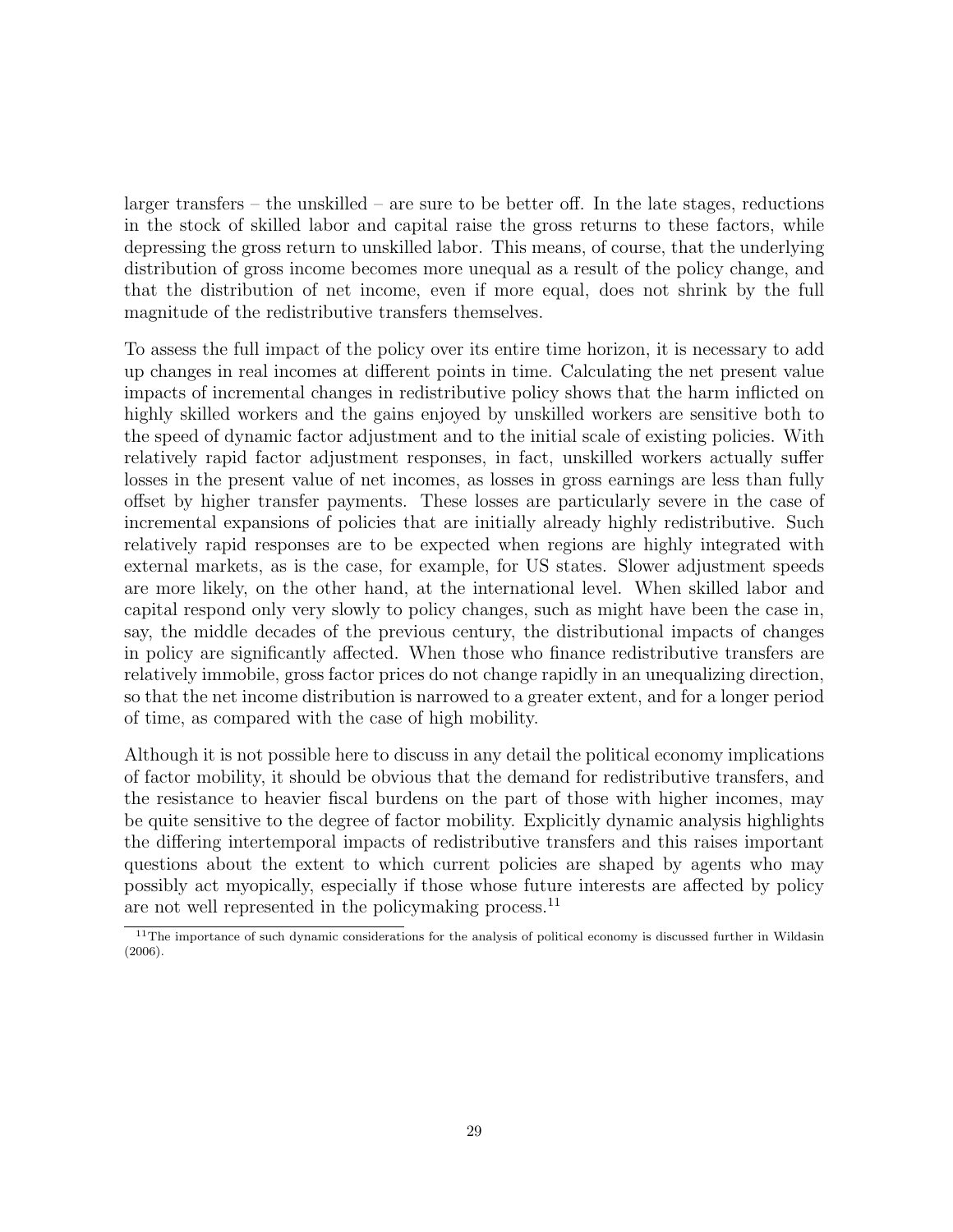### 5 Conclusion

There are many determinants of human capital mobility. These include intrinsic "technological" determinants of mobility, such as direct out-of-pocket costs associated with relocation, which are affected, notably, by changes in transportation technologies, but also by costs related to housing markets (selling costs of houses, for instance). "Information" costs arise because people do not have perfect knowledge about economic and other opportunities in other locations."Social" costs, such as the cost of adapting to new languages, customs, ethnic environments, and other aspects of living arrangements also affect the ease with which people may move from place to place. Many of these determinants are not readily within the direct control of policymakers. There are, however, many determinants of human capital mobility that are directly or indirectly influenced by public policies. Let us briefly recall what some of these are, and then review some of the implications of such policies, especially in light of the preceding analysis.

First and foremost, mobility is affected by direct legal controls over migration. These are most obvious, and perhaps most frequently discussed, in the context of international migration. Within the past several decades, the world has witnessed several dramatic changes in these aspects of migration control: the evolution of ever more relaxed border controls with the countries of the European Union, including not only changes in the formalities that govern employment and residence by citizens of EU nations who relocate to other EU member states, but perhaps even more importantly the accession of new member states themselves, through progressive expansion of the EEC/EU from the original six founding nations in 1959, to nine countries by 1973 (about a one-third increase in total population), to a dozen countries by 1986 (another 20% population increase), to fifteen countries by 1995 (approximately another 10%), to 25 countries by 2004 and 27 countries at present (approximately another 25% population expansion). EU membership by itself results in a major change in the degree of mobility for residents of new member states. Other equally dramatic events – intertwined, to some degree, with the EU expansion just described – include the collapse of the Soviet Union, which, accompanied by the end of the Warsaw Pact and German reunification, drastically eased migration constraints for the populations of Eastern Europe. In other parts of the world, direct controls over migration and employments are exercised within countries. This was true of the former Soviet Union, of South Africa during the *apartheid* era, and of China, formerly and, to a lessened degree, still today via the hukou system (see, e.g., Wildasin (2003b) for more discussion).

A host of other government policies indirectly affect the degree of human capital mobility. The tax treatment of relocation costs, regulatory barriers to employment or acquisition of housing, the degree of enforcement of border controls and other regulations, the presence and extent of linguistic, cultural, and other accommodations offered to immigrants, and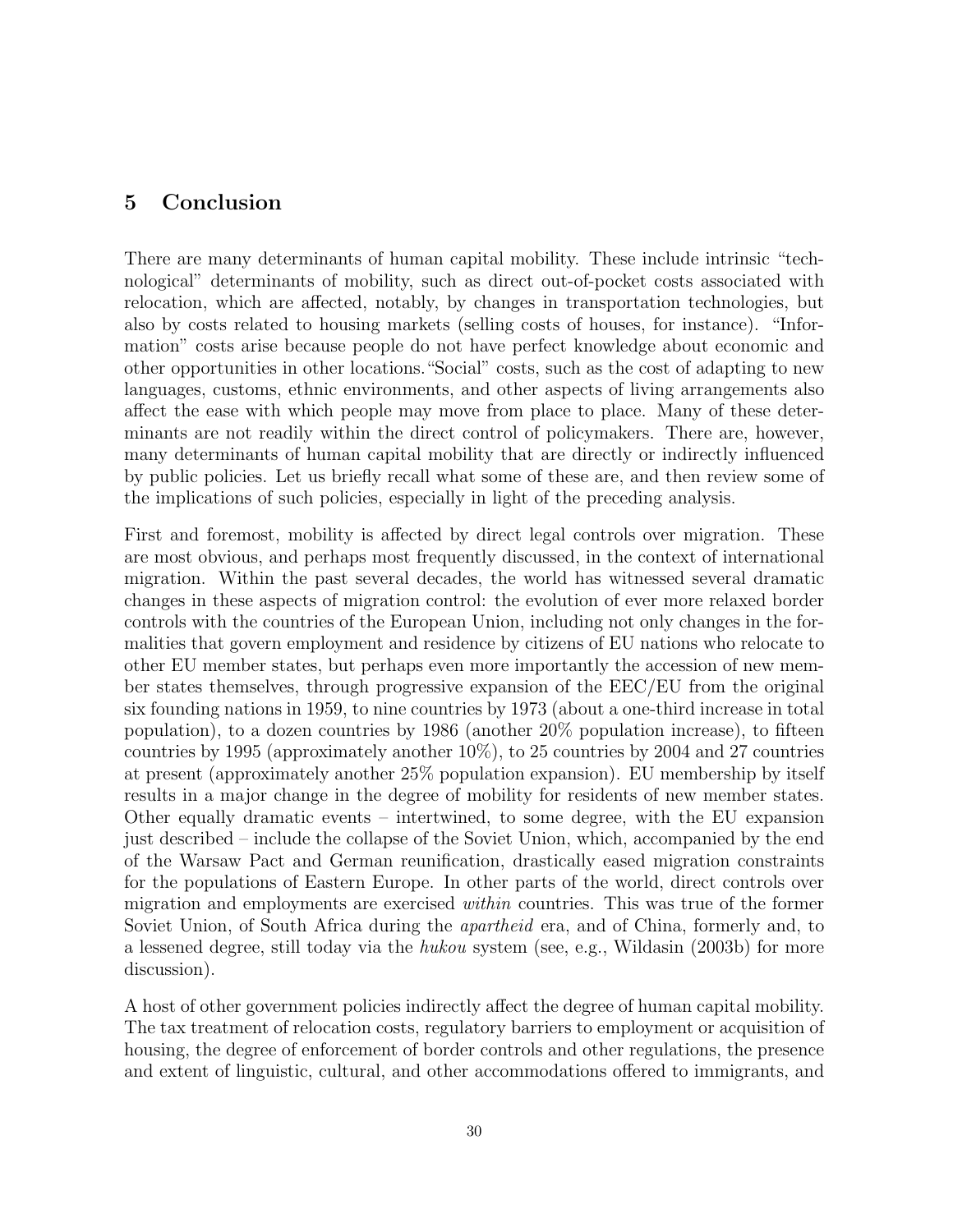access to public services and participation in social welfare systems available to immigrants are all influenced by policy decisions. Policies that facilitate language acquisition, cultural adaptation, and the building of spatial networks can certainly help to reduce barriers to migration.

Human capital investment is closely linked to household mobility. Empirically, the linkage between mobility and education is well-established. Better-educated people often possess, or are well able to acquire, specialized skills that make them attractive to potential employers seeking to expand employment in new and growing sectors of the economy. These employment opportunities may well arise in places different from, and possibly quite distant from, a person's place of birth. The range of such opportunities that a person may confront over a working lifetime that may span four or more decades is difficult to foresee, but it is clear that a worker's opportunity set expands as the degree of mobility increases. Thus, the return to investment in human capital is enhanced for those whose "opportunity sets" for future employment are large. Those who seek and acquire high levels of human capital have especially high incentives to improve their capacity to work productively on a multi-regional, multinational, and, ultimately, on a global basis. The mobility of all people, but especially the mobility of the highly educated, can be enhanced through their education in their home regions and countries, through exposure to other languages, institutions, and cultures via electronic media, and, of course, through participation in educational exchanges, temporary employment, and even tourism. Many public policies – notably, in the education sector itself – can facilitate or impede such mobility-enhancing activities.

Policies that increase human capital mobility can certainly contribute to more productive utilization of human resources. Concrete evidence of such productivity is provided by analyses that show how those who migrate enjoy higher earnings. The beneficiaries of higher earnings, of course, include migrants themselves. But the spatial reallocation of human capital has much more far-reaching consequences, as well. The movement of people – and the associated expansion or contraction of capital stocks, output, and other elements of economic activity, affect both origin and destination regions. These effects need not occur instantaneously, and, indeed, their cumulative effects may dwarf, and even reverse, their short-run impacts. Section 4 has outlined a framework for the analysis of the dynamic impacts of fiscal policies, which can influence the incentives for people, and other productive resources, to locate in a particular jurisdiction. While stylized, that analysis shows that redistributive tax/transfer policies, such as taxes that are imposed on higher-income households and that are used to transfer cash or (more broadly) inkind benefits to lower-income households, can harm the former and help the latter in the short-run (the presumed goal of such policies), but that the harm to the former can diminish over time as highly-skilled workers have opportunities to escape the fiscal burden of redistribution, while the benefits to the latter likewise diminish over time.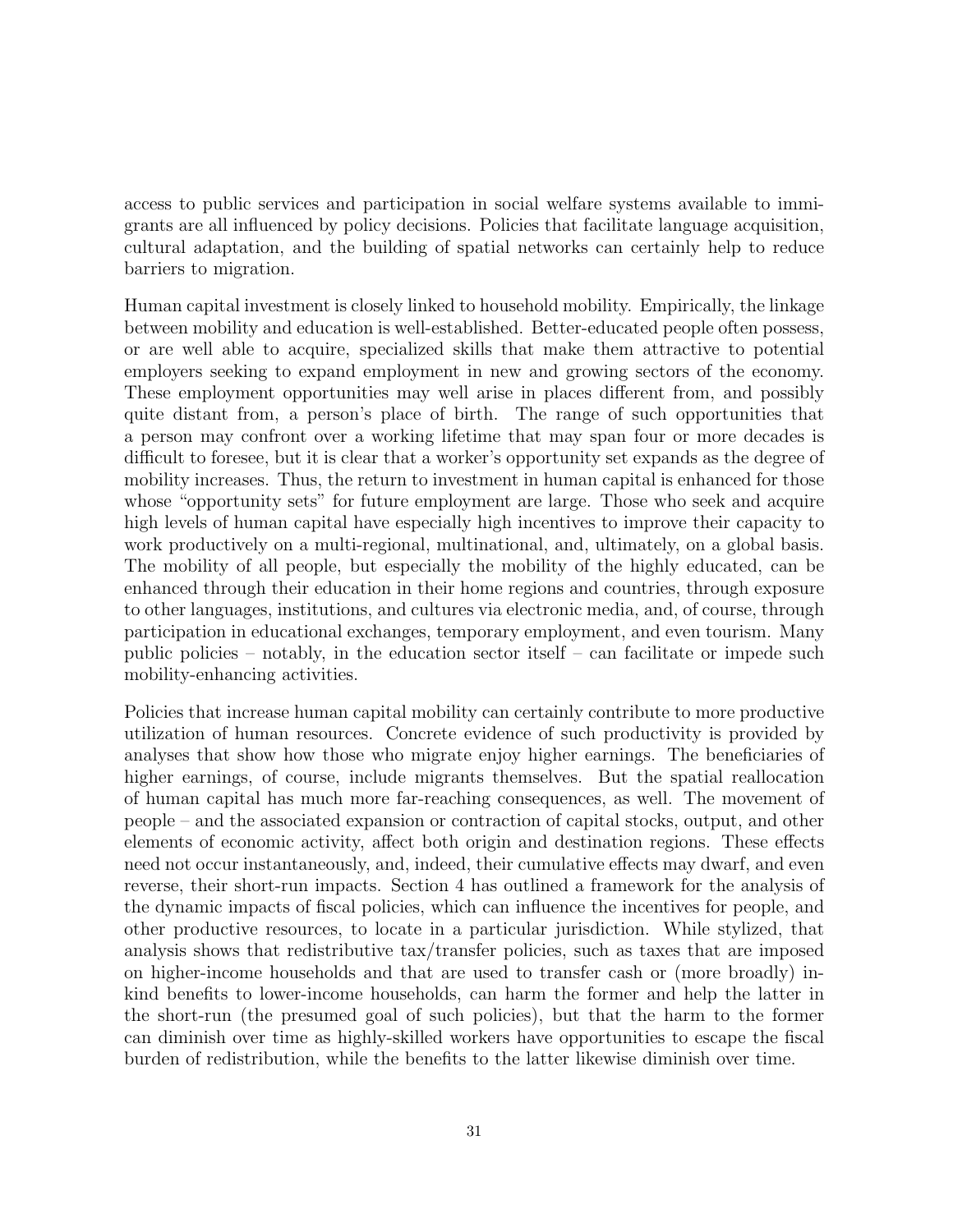An assessment of the lifetime or present-value impact of redistributive policies must weigh the short- and long-term consequences together. If resources – such as highlyskilled workers – are comparatively immobile, long-run effects only gradually arise and their weight, in present-value terms, is small. When resources are highly mobile, however, long-run impacts emerge more rapidly and short-run effects die away quickly. Although the preceding analysis does not specifically attempt to model the political economy of redistributive policy, it certainly points in the direction of suggesting that increased resource mobility can significantly alter the benefits and costs of redistributive policies, as seen both by those who are the putative beneficiaries of such policies and by those whose net incomes and economic well-being the policies are designed to diminish.

There is then the prospect of important policy interactions. Policies that enhance the mobility of highly-skilled workers may shift the political and normative benefit/cost calculus toward tighter limits on redistributive policies. The effective capture of resources from higher-income households may become more difficult, and less prevalent, as education and other policies contribute to greater mobility, especially for the highly skilled. Within a highly-integrated economic region such as the US, it may be relatively difficult for subnational governments to sustain high levels of redistributive activity. Perhaps this can help to explain, within the US context, why the Federal government plays the predominant role in redistributive policies in the US, relegating states and localities to relatively minor roles, except perhaps insofar as their contributions to redistribution are supported by Federal programs via intergovernmental transfers.

Human capital mobility seems destined to rise over time throughout the world, driven in part by fundamental demographic shifts, by improving technologies that lower the costs of mobility, and by expansions of human capital investment. At least, such appears to have been the case during the past half-century and, indeed, over much longer periods. Increased mobility may ultimately not only add constraints that limit the redistributive capacity of existing jurisdictions, but may also create incentives for expansion of redistributive activities by higher-level governments that may then supplant the activities of governments that presently play a relatively prominent role in redistributive policy. Such, at least, would be one interpretation of US experience during the past century. Whether such institutional and policy evolution will occur elsewhere remains to be seen.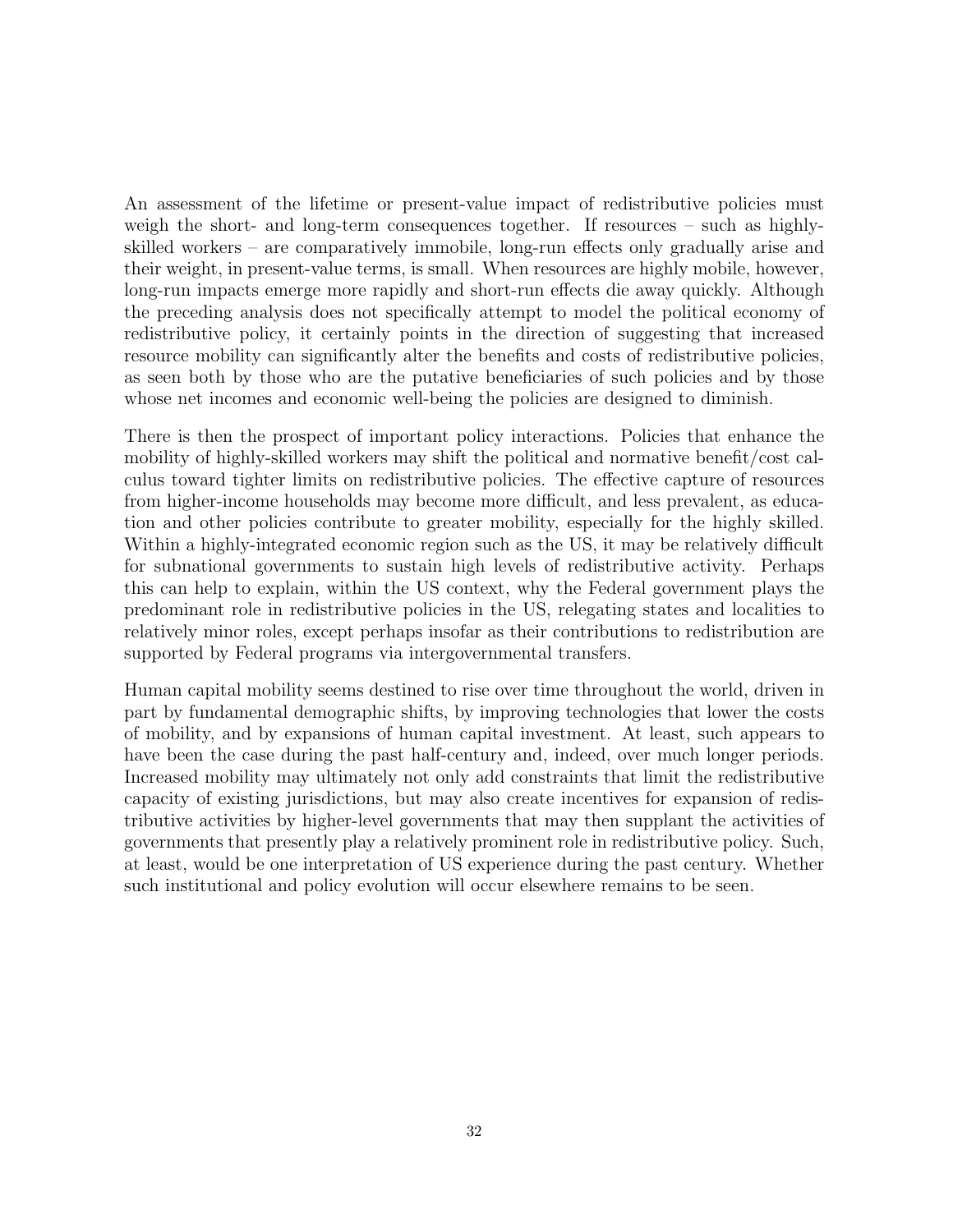#### References

Andersson, F. and K. Konrad (2001), "Globalization and Human Capital Formation" IZA DP no. 245.

Andersson, F. and K. Konrad (2003), "Human capital investment and globalization in extortionary states", Journal of Public Economics, 87/7-8,1539-1555.

Barrett, A., J. Fitzgerald, and B. Nolan (2000), "Earnings Inequality, Returns to Education and Immigration into Ireland", IZA Discussion Paper No. 167.

Barrett, A. (2002), "Return Migration of Highly-Skilled Irish into Ireland and Their Impact on GNP and Earnings Inequality", in OECD (2002), 151–157.

Bhagwati, J. N. (1976a), The Brain Drain and Taxation, Vol. 2: Theory and Empirical Analysis (North-Holland, Amsterdam).

Bhagwati, J. N. (1976b). Taxing the Brain Drain, Vol. 1: A Proposal (North-Holland, Amsterdam).

Bollinger, C. and P. Hagstrom (2008), "Food Stamp Program Participation of Refugees and Immigrants? Southern Economic Journal 74, 665-692.

Bös, D. and S. Cnossen, editors, *Fiscal Implications of an Aging Population* (Berlin: Springer, 1992).

Collado, M. D. and I. Iturbe-Ormaetxe (2004), "Quantifying the Impact of Immigration on the Spanish Welfare State," International Tax and Public Finance 11, 335-353.

Coulson, B. G. and D. J. Devoretz (1993), "Human Capital Content of Canadian Immigrants: 1967–1987", Canadian Public Policy 29, 357–366.

de la Croix, D, and P. Monfort (2000) "Education Funding and Regional Convergence" Journal of Population Economics, 13, 403-424.

Dang, T. T., P. Antolin and H. Oxley (2001), "Fiscal Implications of Ageing: Projections of Age-Related Spending?, OECD Economics Department Working Papers, No. 305, OECD Publishing. http://dx.doi.org/10.1787/503643006287

Docquier, F., O. Faye, and P. Pestieau (2008), "Is migration a good substitute for education subsidies?", Journal of Development Economics 86, 263-276.

Docquier, F. and H. Rapoport (forthcoming), "Globalization, brain drain and development", Journal of Economic Literature.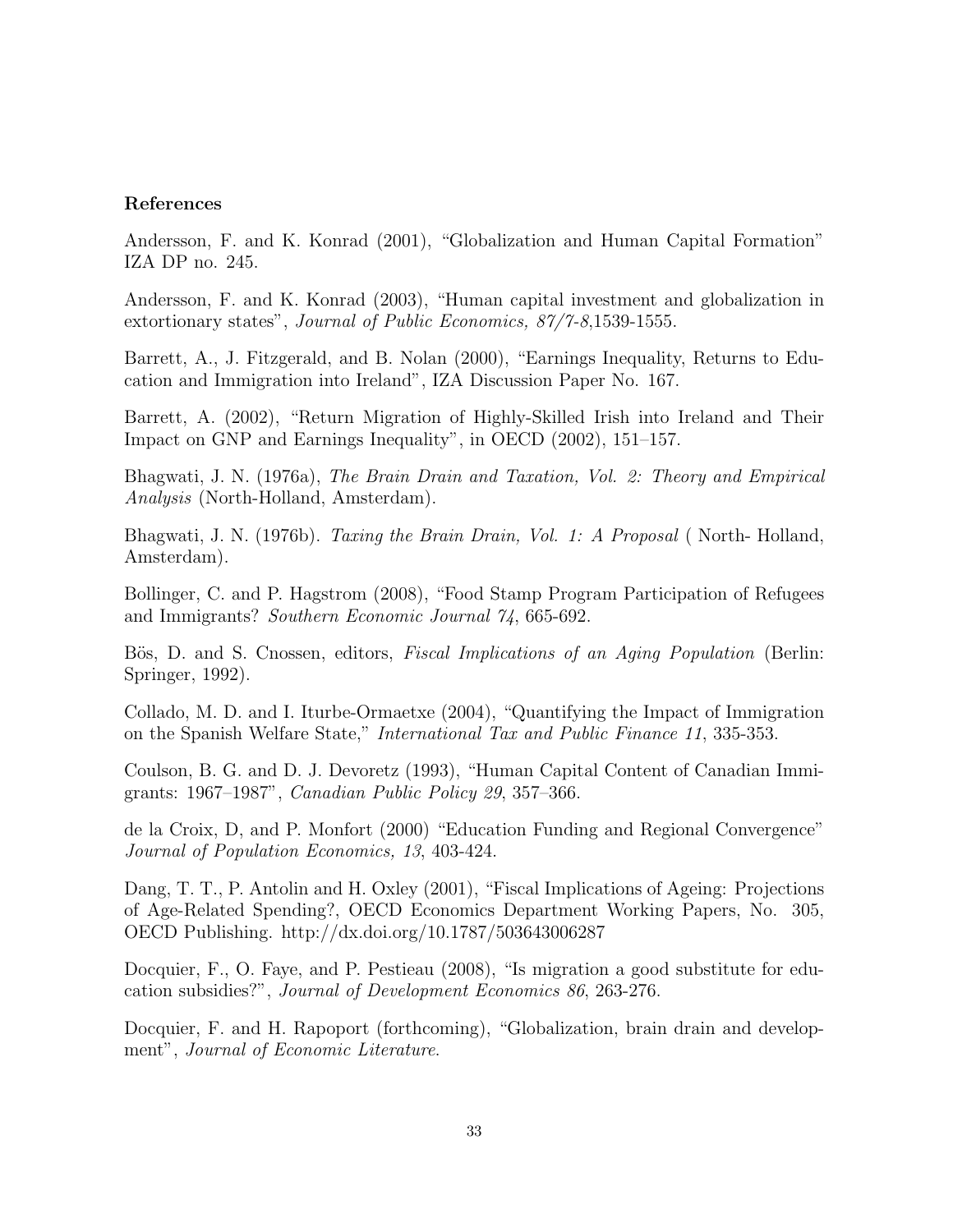Ehrenberg, R.G. and R.S. Smith (1988), Modern Labor Economics: Theory and Public Policy, 3rd. ed. (Glenview, Illinois: Scott Foresman).

European Commission (2005), "The 2005 EPC Projections of Age-Related Expenditure (2004-2050) for the EU-25 Member States: Underlying Assumptions and Projection Methodologies," European Economy Special Report No. 4/2005.

Gustman, A.L. and T.L. Steinmeier (2000), "Social Security Benefits of Immigrants and U.S. Born," in G. J. Borjas (ed.), *Issues in the Economics of Immigration* (Chicago: University of Chicago Press), 309–350.

Hamilton, B., and J. Whalley (1984), "Efficiency and Distributional Implications of Restrictions on Labour Mobility", Journal of Development Economics 14, 61-75.

Hansen, J. and M. Lofstrom (2009), Journal of Population Economics, 22 (4), 941-970.

Hansen, J. and M. Lofstrom (2003), "Immigrant Assimilation and Welfare Participation: Do Immigrants Assimilate Into or Out-of Welfare?" Journal of Human Resources 38, 74-98.

Hatton, T. J., and J. G. Williamson (1998), The age of mass migration (Oxford: Oxford University Press).

Ihrke, D.K., C.S. Faber, and W.K. Koerber (2011), "Geographical Mobility: 2008-2009", Current Population Reports, P20-565. U.S. Census Bureau, Washington, DC.

Katz, E. and H. Rapoport (2005), "On Human Capital Formation with Exit Options", Journal of Population Economics 18 267-274.

Kennan, J. (2011), "Higher Education Subsidies and Human Capital Mobility", unpublished.

Kodrzycki, Y. K. (2001), "Migration of Recent College Graduates: Evidence from the National Longitudinal Survey of Youth", New England Economic Review.

Lien, D. Y. Wang (2005), "Brain Drain or Brain Gain: A Revisit", *Journal of Population* Economics, 18, 153-163.

Lindert, P.H. and J.G. Williamson (2003), "Does Globalization Make the World More Unequal?", in Michael D. Bordo, Alan M. Taylor and Jeffrey G. Williamson (eds.), Globalization in Historical Perspective (Chicago: University of Chicago Press), 227-271.

Marchiori, L., I.-L. Shen, and F. Docquier (forthcoming), "Brain drain in globalization A general equilibrium analysis from the sending countries' perspective", Economic Inquiry.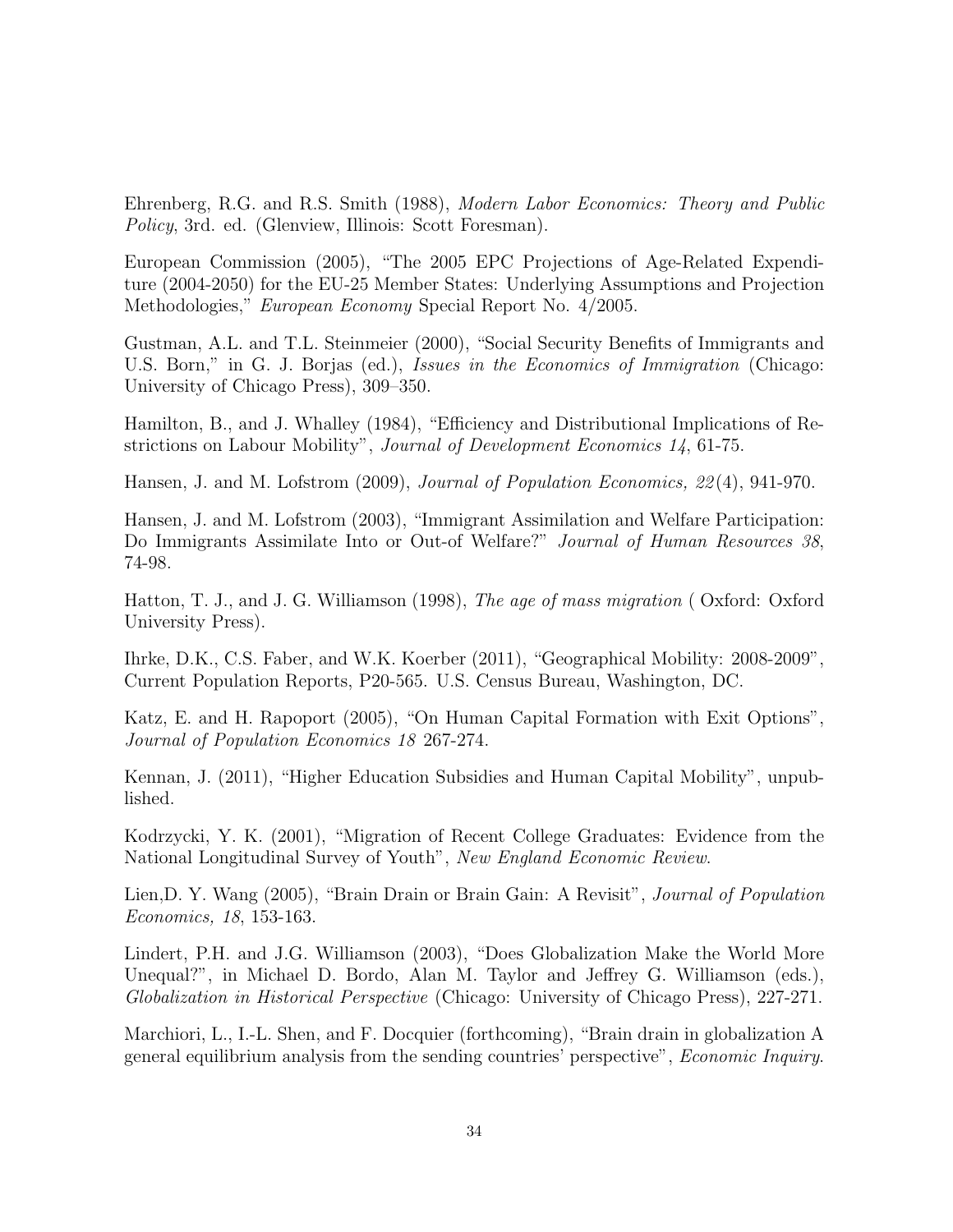O'Rourke, K.H., A.M. Taylor, and J. G. Williamson. 1996. "Factor price convergence in the late nineteenth century," International Economic Review 37, 499?530.

O'Rourke, K. H., and J. G. Williamson(1999), Globalization and history (Cambridge: MIT Press).

Partridge, M.D., D.S. Rickman, M.R. Olfert, and K. Ali (2012) "Dwindling U.S. Internal Migration: Evidence of a Spatial Equilibrium or Structural Shifts in Local Labor Markets?? Regional Science and Urban Economics 42, 375-388.

Piketty, T. and E. Saez (2003), "Income Inequality in the United States, 1913-1998", Quarterly Journal of Economics, 118, No. 1 (Feb., 2003), 1-39.

Ren, P. (2011), "Lifetime Mobility in the United States: 2010", American Community Survey Briefs, U.S. Census Bureau, Washington, DC.

Riphahn, R. T. (2004), "Immigrant Participation in Social Assistance Programs: Evidence from German Guestworkers," Applied Economics Quarterly, 50 (4), 329?362.

Storesletten, K. (2000), "Sustaining Fiscal Policy Through Immigration," Journal of Political Economy 108, 300–323.

Thum, C. and S. Uebelmesser (2003), "Mobility and the role of education as a commitment device", International Tax and Public Finance 10, 549–564.

Vasileva, K. (2012), Population and Social Conditions 31/2012, Eurostat.

Vidal, J.P. (1998), "The Effect of Emigration on Human Capital Formation", Journal of Population Economics 11, 589-600.

Wadensjö, E. and H. Orrje (2002), Immigration and the Public Sector in Denmark (Aarhus: Aarhus University Press).

Walmsley, T.L., A. Winters, and A. Ahmed (2011), "The Impact of the Movement of Labour: Results from a Model of Bilateral Migration", *Global Economy Journal 11*.

Wildasin, D.E.,(1995), "Factor Mobility, Risk, and Redistribution in the Welfare State," Scandinavian Journal of Economics 97, 527–546.

Wildasin, D.E. (1998), "Factor Mobility and Redistributive Policy: Local and International Perspectives," in P. B. Sorensen (ed.) Public Finance in a Changing World (London: MacMillan Press, Ltd.), 151–192.

Wildasin, D.E. (1999), "Public Pensions in the EU: Migration Incentives and Impacts," in A. Panagariya, P.R. Portney and R.M. Schwab (eds.), Environmental and Public Eco